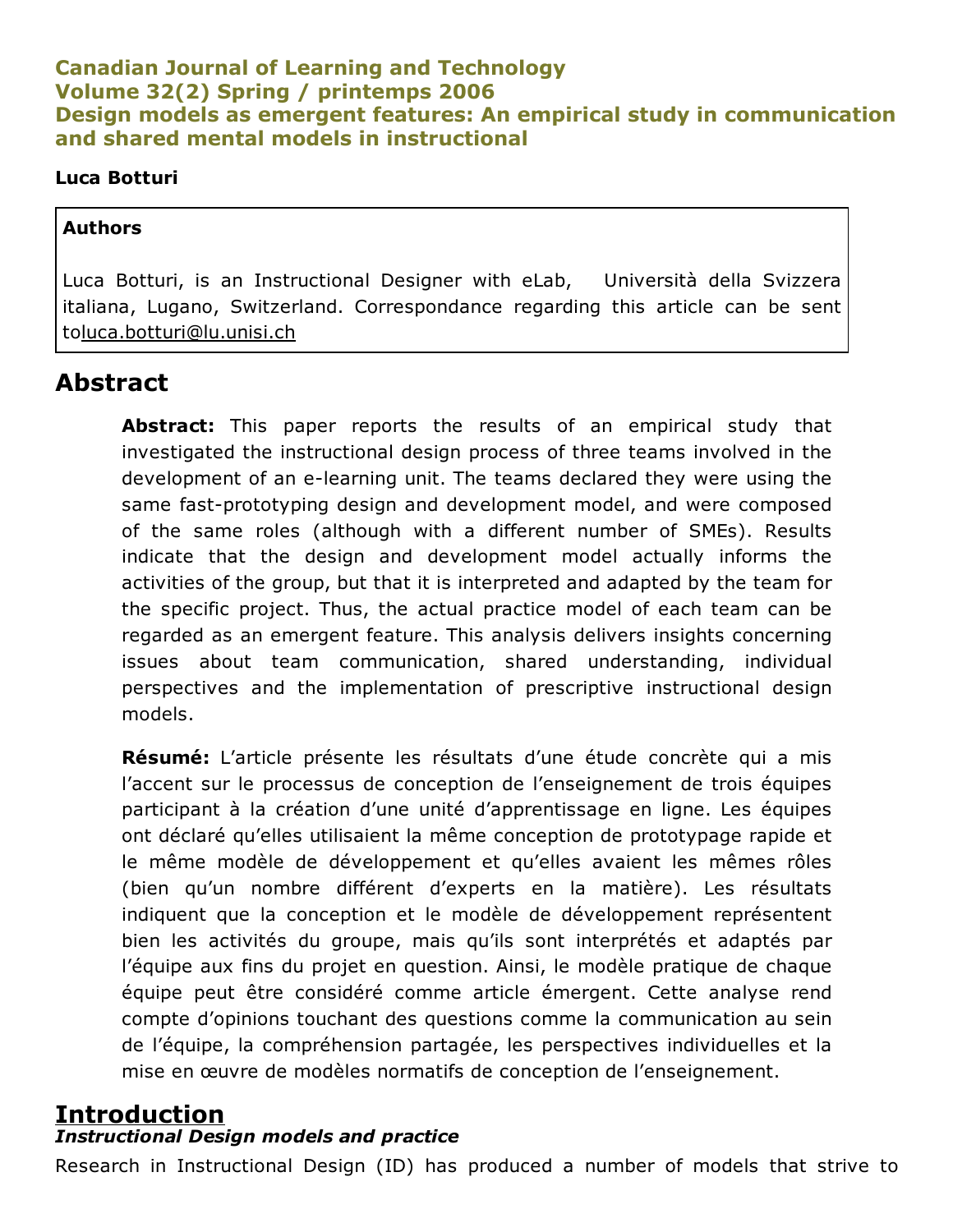blend prescriptive value and proximity to the practice of instructional designers. ID models are rooted in different cultural and epistemological perspectives. Classic ID models, for example ADDIE (Leshin, Pollock & Reigeluth, 1992; cf. also the idea of ADDIE models, Visscher-Voerman, 1999) stem from a behaviouristic view of teaching and learning (cf. Dick, Carey & Carey, 2001). More recent ID models, such as the one proposed by Morrison, Ross and Kemp (2003), offer a more heuristic approach in order to make it more responsive to the practice. Still other scholars have proposed constructivist instructional design models (e.g., Willis, 2000).

What actually happens in the practice of instructional designers? What do they do, and how do they structure their activity? A recent literature review by Kenny, Zhang, Schwier and Campbell (2005) indicates that astonishingly, in a field that produced a plethora of more than a hundred theoretical models (Andrews & Godson, 1995), only seven papers reported findings of empirical studies about the practice of instructional design, and only three case studies indicated the activities designers actually performed. By that review, it seems that despite being widely used in the education of future instructional designers, ID models tend to only inspire the practice, without really informing it—the model gets adapted to each specific project and situation.

#### *Instructional design teams*

ID theory presents the instructional designer as a person who demonstrates design competencies on the job regardless of job title, training or job setting (Richey, Fields & Foxon, 2000). This assumption may lead to a distorted individualistic view of the ID practice, in which the instructional designer is the one who carries out the design and development process, at times collaborating (or interfering) with other people. Instead, the success of an ID project is often a team achievement. A large part of ID projects, especially those in e-learning<sup>[1](http://www.cjlt.ca/index.php/cjlt/article/view/50/47#_ftn1)</sup>, involve interdisciplinary teams (Bates, 1999; Bates & Poole, 2003). This has two important methodological consequences. On the one hand, team communication and management represent a large part of the instructional design activity (Cox & Osguthorpe, 2003; Liu, Gibby, Quiros & Demps, 2002). Thus, these competencies should be included in the instructional designer's skill portfolio and be researched as such. The literature suggests "that the development of effective blended instruction is a complex process requiring extensive interactions among a team of instructional product designers and developers" (Liu et al., as cited in Kenny et al., 2005). On the other hand, the real actor in a project is the team and not solely the instructional designer. For the purposes of this study, a relevant question is "How does the team behave with respect to an ID model?" In other words, this study focuses on the development team, rather than the lone instructional designer.

#### *Communication practices in instructional design*

The goal of this study is to contribute to the growing—but still limited—body of literature concerning the actual practice of instructional design (Dicks, 2005; Kenny et al., 2005). The specific perspective taken is to investigate communication practices among instructional design and development teams. Communication is in fact the basic element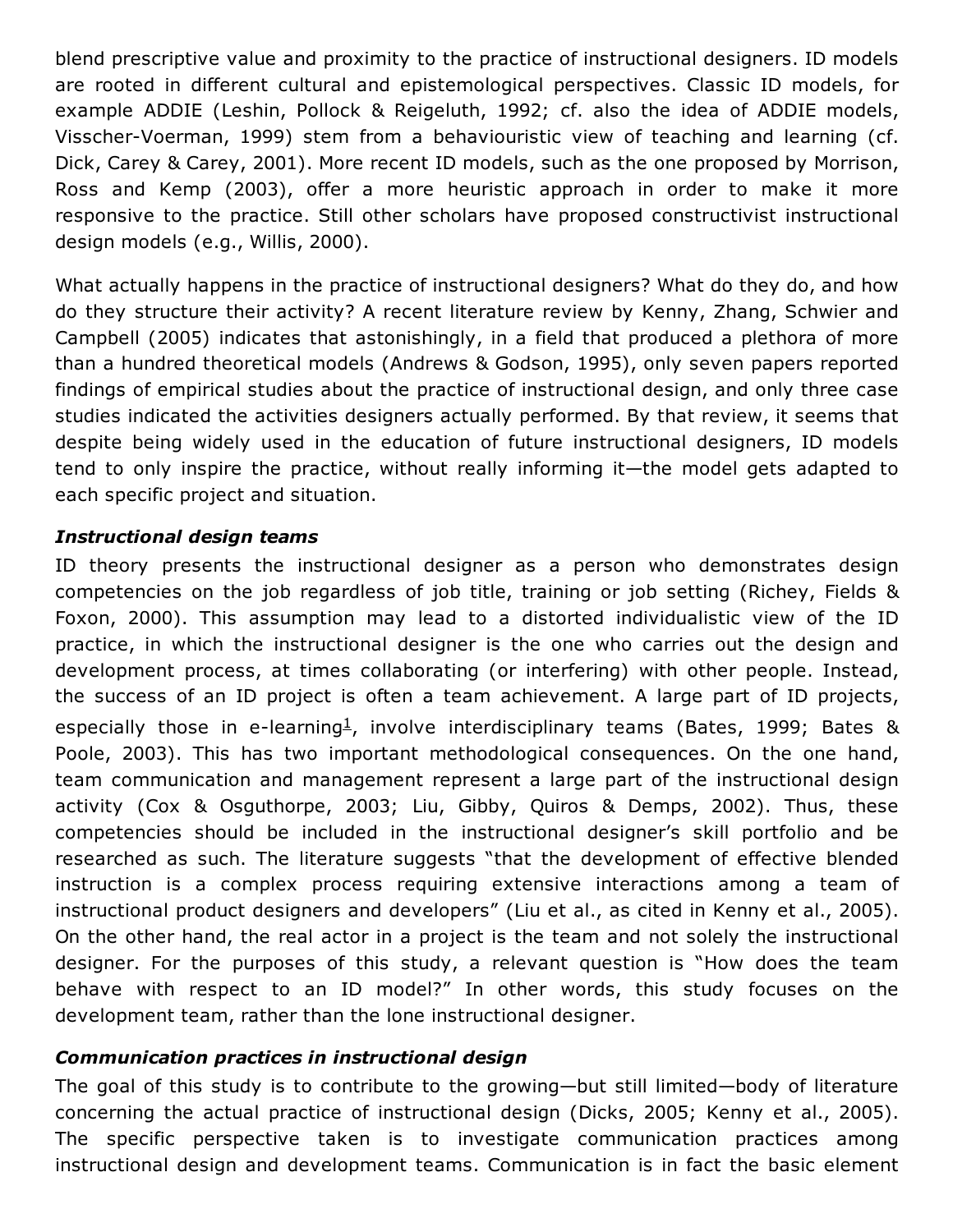that creates a team from different professionals with different professional languages (Botturi, in press) and it appears to be a demanding activity for instructional designers (Liu et al., 2002). The assumption behind communication is that

[T]he instructional design practice is constituted by socially and culturally produced patterns of language, or discourse, with socially transformative power through the positioning of the self in explicit action (Francis, 1999). ... In other words, we view instructional design as a socially constructed practice rather than a technology to be employed. (Campbell, Schwier & Kenny, 2005, p. 244).

Recent studies have shown that ID models provide guidance to instructional designers, but do not actually portray the real practice of instructional design projects. For example, ID models serve as a compass, or as a cognitive tool, rather than a recipe book or a prescriptive procedure description (Kenny et al., 2005). Thus, a design team is inspired by a model, selects its guidelines and adapts it to a specific project situation. This finding is strongly confirmed by personal experience; I expect that shedding light on the communicative dynamics that take place within an instructional design and development team will also help to explain *how* selection and adaptation happens. The study delivers some insights about these issues, formulated as research hypotheses in the body of the paper that suggest a possible direction for future research.

#### *Research questions*

The study selected three ID teams at work on three similar projects in a campus-based European university. The teams were implementing the same theoretical rapid prototyping model. Their inner communication practices were analyzed by means of empirical research tools in order to answer the following questions, which form backbone of the paper:

- 1. How does communication flow within the team?
- 2. Is there a shared understanding of the ID process? On what is it based?
- 3. What specific perspectives on the process pertain to individual team members?
- 4. How do teams implement the rapid prototyping model in projects?

The next section of this paper describes the design context of the three teams that took part in the study. The third part of the paper introduces the design model the teams adopted. The fourth section describes the research method, which is followed by the presentation of the main results. The discussion of results is organized into four short sections which are presented prior to the general discussion and conclusions.

# Context of the study

This study investigated three e-learning design and development teams from the University of Lugano, Switzerland. These teams were part of three large e-learning projects funded through the Swiss Virtual Campus program (SVC; cf. SVC, n.d.), a federal program that supports the introduction of communication and information technologies in Swiss higher education institutions. SVC projects involve a network of at least three institutions (universities, universities of applied sciences and/or technical universities) with the goal of producing high-quality, online courseware on a specific topic. The final product should be flexible enough to allow the integration in different programs at each partner institution. Usually—and it was the case for the three teams involved in the study—SVC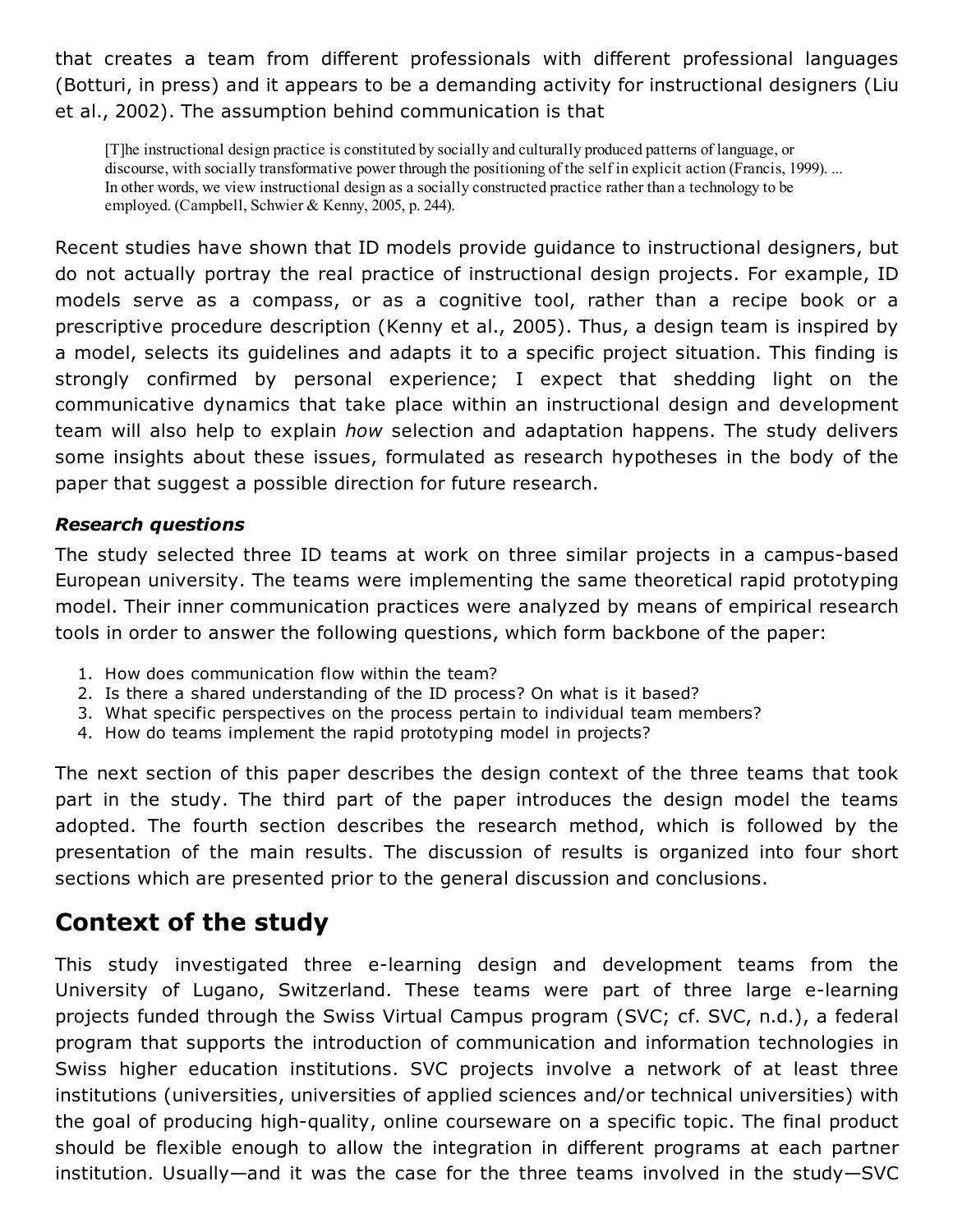projects opt for a modular structure, i.e., the final product is composed by different independent units, usually called *modules*. The units can be thought of as large-scale learning objects (Wiley, 2000), covering 5–10 hours of instruction, although Learning Technology Metadata standards such as SCORM are seldom used.

In the three SVC projects analyzed in this study, the University of Lugano served as the project's leading house, and the teams were in charge of developing the first learning unit in the project. All of the teams started the projects between July and September 2004, and delivered their first finalized product at the time of this study, i.e., May–June 2005. A brief description of each project follows.

## *Project 1*

Ecology in Architectural Design is the subject area Project 1 is concerned with, and its aim is to produce courseware about energy, water, pollution and population concerns in architecture. The materials it wants to deliver support project-based learning through expert interviews, exercises and case studies. The target students are students in Architecture and Construction Engineering. Project 1 involves a team of four: a construction engineer, serving both as Subject-Matter Expert (SME) and project leader, an instructional designer with background in communication, a graphic designer and a web programmer.

## *Project 2*

Project 2 involves students in Informatics, Communication and Hypermedia Design as a target group. This project is aimed at the development of a collection of online resources about the usability of web applications, including basic concepts and different evaluation methods. The idea is to provide tools for hands-on exercises of web site analysis with different methods. The five-member team includes a SME and team leader, another SME, an instructional designer who is also an expert in usability, a graphic designer (the same as Project 1) and a web programmer.

## *Project 3*

Media history and analysis is the topic of Project 3, which aims to develop online materials for students in Communication, Journalism and Media Studies. This project enjoys the support of the archives of the Swiss Radio and Television, and is focused on providing the students with a rich set of audiovisual historical and contemporary documents to work on. This six-member team includes two SMEs and co-leaders, one additional SME, an instructional designer, a graphic designer with an unusual background in Physics and a web programmer (the same as Project 2).

In general, all of the teams share some similar characteristics:

- 1. All teams are strongly interdisciplinary, with backgrounds varying from Physics to History, from Communication Sciences to Engineering.
- 2. All teams share the same basic structure, with clearly defined roles: (a) a Subject-Matter Expert (SME) who is a faculty member and also the project leader (b) a Web programmer; (c) a graphic designer; (d) an instructional designer; and (e) other SMEs (in projects 2 and 3).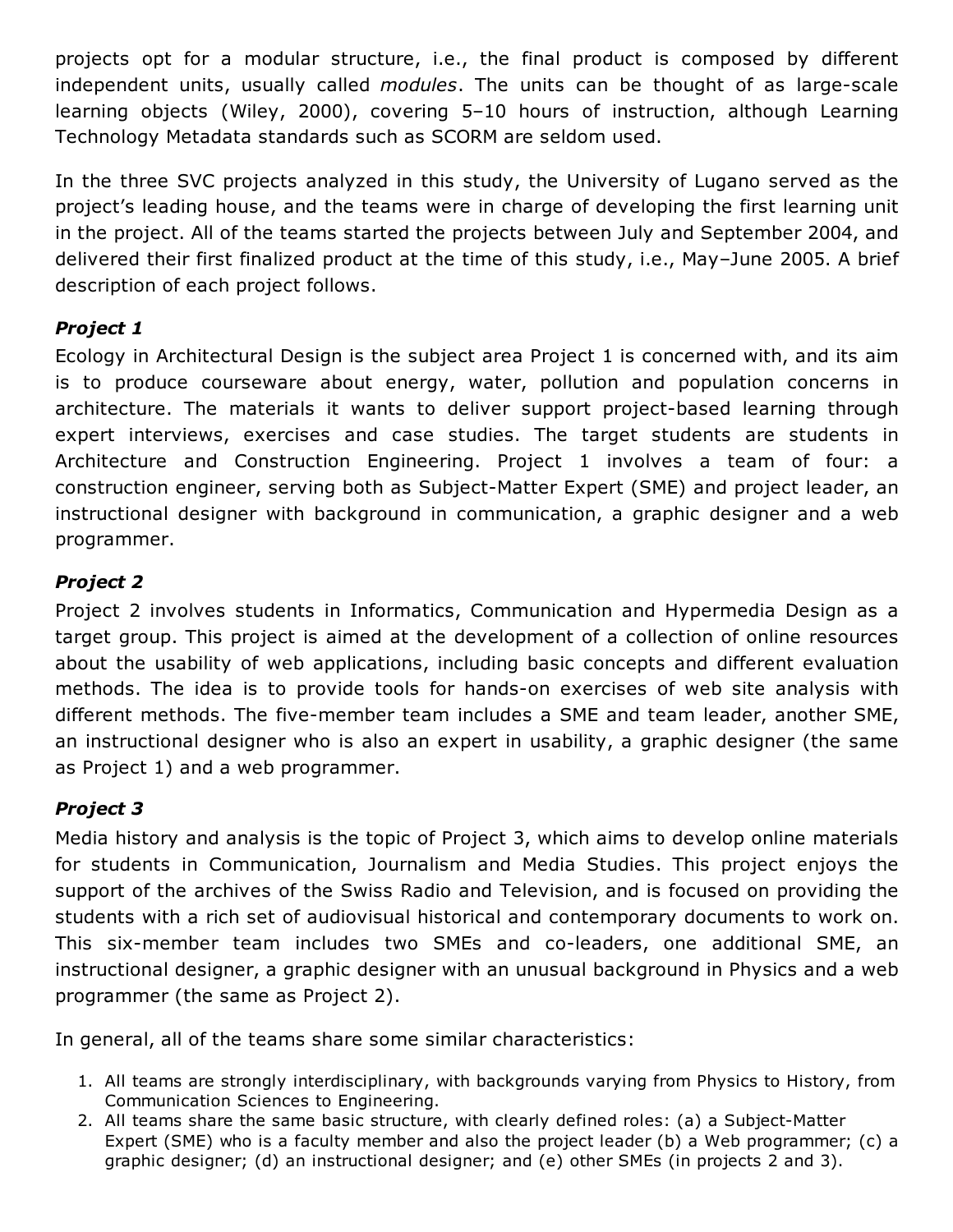- 3. All teams are working together for the first time. They can focus on a clearly-stated project proposal (approved by the committee which granted funding) and on specific learning goals.
- 4. All teams work in the same technological environment, using WebCT Vista as the Learning Management System.

All team members are specifically trained for their tasks. Interview data confirms that all participants are committed to the projects and enjoy their work, and each has a positive attitude toward learning technologies. All of the team members, except the instructional designers, are new to an e-learning project, and only two of them have had experiences as e-learning students. Moreover, data from a separate observation of the teams (not included in this study) indicate that all teams were successful in delivering the product on time and on budget; subsequent user testing confirmed the courseware to effectively support learning in the target settings. The differences in communication and shared mental models presented in the present study should not therefore be interpreted as impacting on positive or negative outcomes; rather it should be taken to mean diverse "ways of life" for the different teams.

#### *The eLab fast-prototyping design model*

The most important shared trait discovered in this study is that all teams refer to the eLab fast-prototyping model (Botturi, Cantoni, Lepori & Tardini, in press). This model was developed in order to enhance team communication through fast prototyping in large elearning projects in higher education, and in particular:

- 1. To make the design and development process flexible with respect to emerging ideas stemming from the progressive understanding of the project, by providing moments in which new inputs can be taken into account.
- 2. To make the design and development process adaptable to new needs emerging from tests and results, in cases in which the use scenario is varied, partly undefined, and not available in detail at the very beginning of the project.
- 3. To allow teachers, instructors and subject-matter experts to focus on the teaching and learning activities, and not on technologies themselves, fostering *trialability* (Rogers, 1995).
- 4. To enhance communication with external partners.

The model is structured in two cycles: (a) the inner or *product cycle*, and (b) the outer or*process cycle* (Figure 1).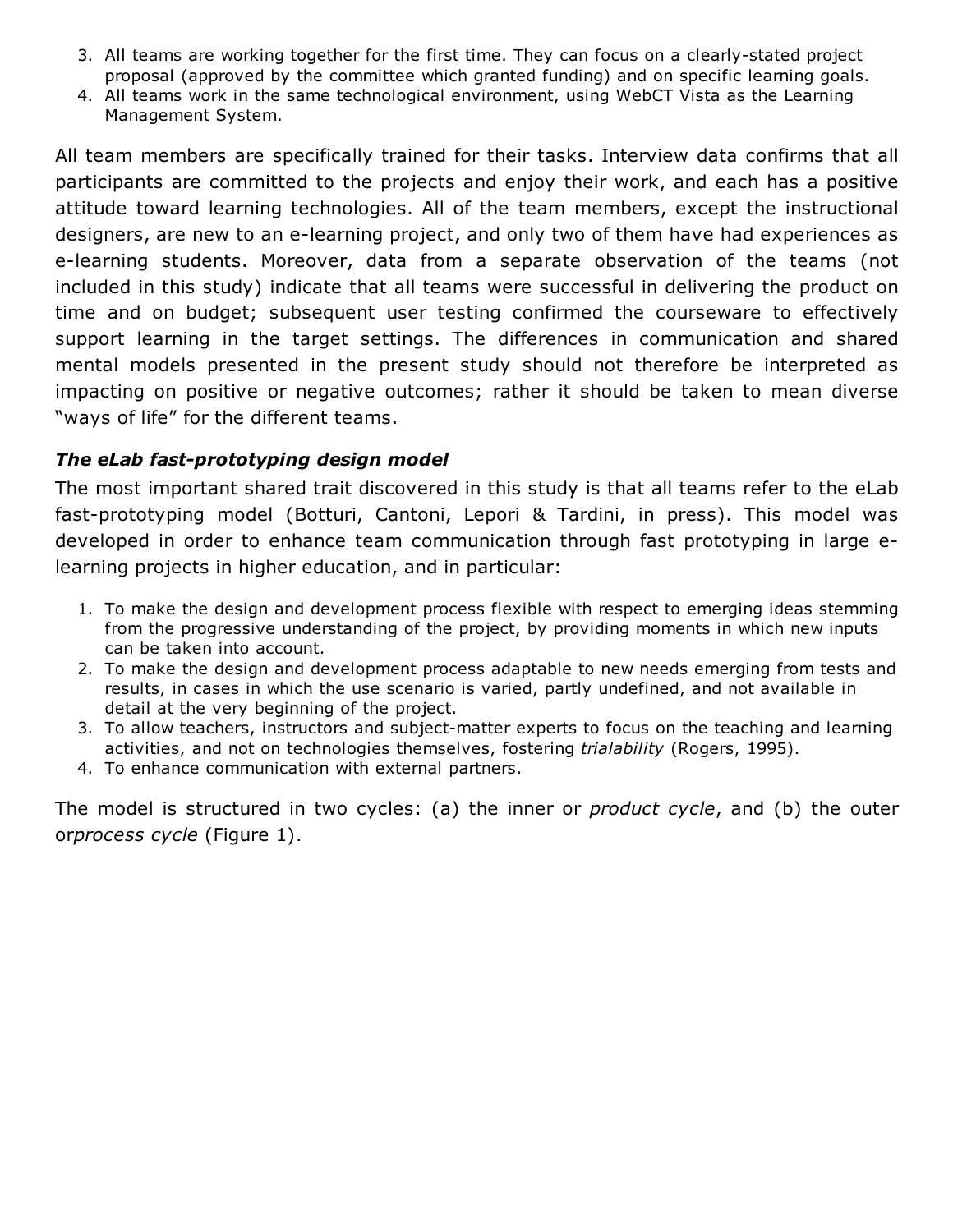

**Figure 1.** The eLab fast prototyping model

## *Goals, strategy and scenarios*

The design and development process starts with the identification of high level learning goals and of a specific strategy, e.g., teaching level B1 English with a game-based strategy; or teaching the basics about colour perception with a case-based approach. The model recommends this is done as a team effort in order to create a common vision.

These elements are embedded in a scenario, a narrative and semi-formal description of the instruction, which sets some parameters, namely: target students, communication flow and support, the organization of the schedule as time and as blend of face-to-face and distance learning activities, the use of multimedia and interactive technologies. The scenario is an informal definition of the instructional and technical requirements for the project. The development of a shared scenario, guided by the instructional designer, is in itself an important activity for the project: its writing requires team members to discuss the main issues in the project in practice and to imagine the final product from the student's eyes.

#### *The product cycle*

The scenario is the initiating point for the product cycle, which starts with prototype development and is aimed at developing a product that fits the scenario. By *prototype* it is meant a structured courseware, with real content, already implemented as if it were to be used in a real setting. The project team internally evaluates the prototype in two ways: (a) the technical staff evaluates it with standard procedures which assess its technical features and usability, and produces a list of improvements; (b) other non-technical team members proof the prototype's fit to the scenario description, in a focus group in which they envision its use, still without involving real users. This twofold formative evaluation and revision process provides a full-spectrum feedback, and forces the project members to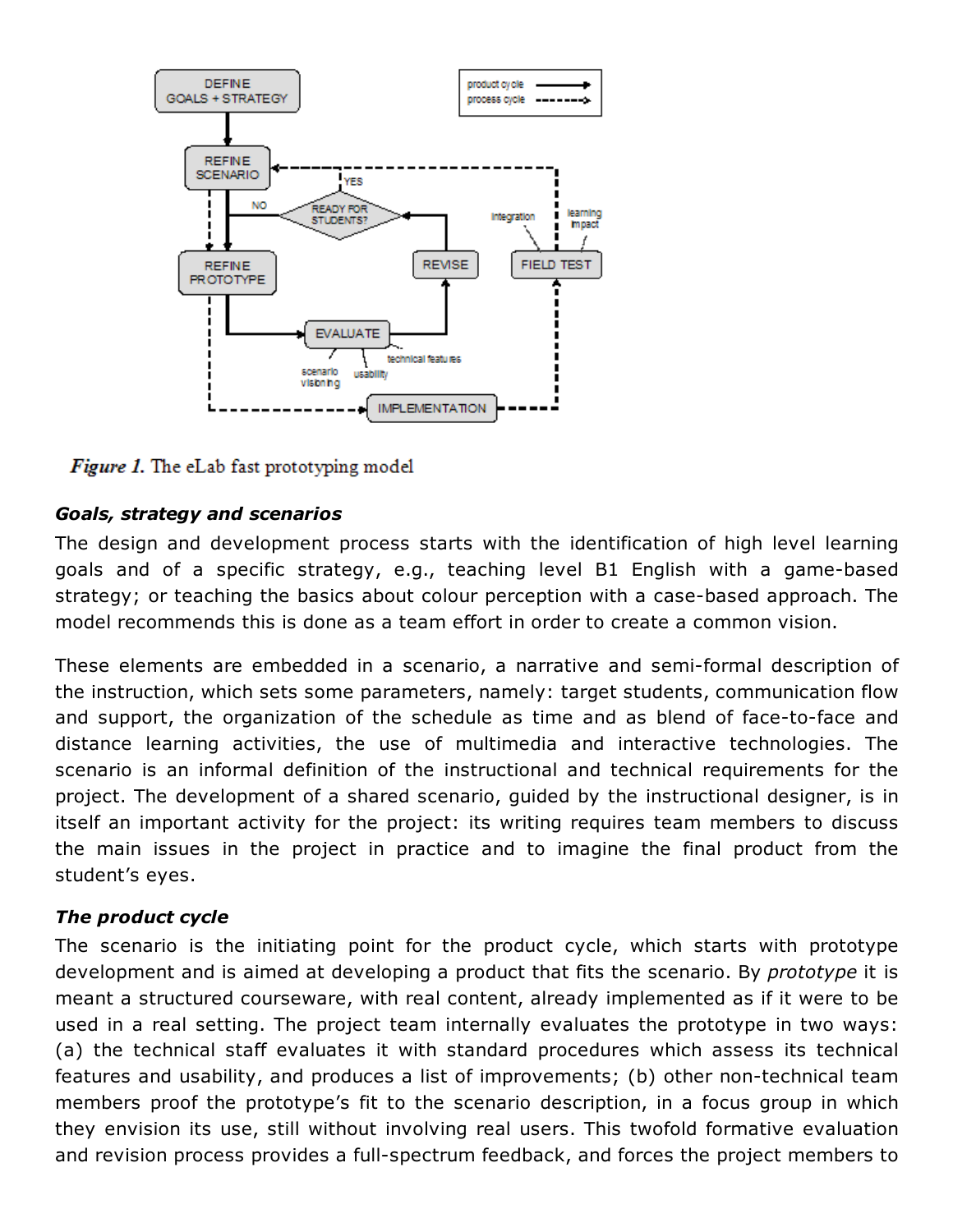move one step further in the development of a shared understanding: while developing the scenario, they described a potential situation; now, the prototype compels them to evaluate single features (e.g., navigation structures, exercise feedback, etc.) and to make decisions. This discussion also helps the designers to develop insight into the non-technical partners' understanding of the instruction.

After the evaluation, the prototype is consequently revised, and a decision is made if it is ready for real testing. If it is not, another product cycle is performed, starting from a refinement of the scenario according to the new possibilities explored during evaluation. If the prototype is deemed ready for user testing, the process moves on to the process cycle.

### *The process cycle*

The process cycle is basically a field test with real users. Its first step is the refinement of the scenario (a virtual description) into the actual description of a single instance use setting. The prototype is accordingly revised and adapted, and it is then implemented and integrated in the course. The testing is constantly monitored, and the final evaluation of the process cycle happens in three steps:

- 1. At first, with a standard questionnaire delivered to the students which measures (cf. Kirkpatrick, 1998, levels 1–3):
	- a. student satisfaction, i.e., if they enjoyed learning with the instructional product; b. perceived learning impact, i.e., if the students think the product was useful for their overall learning in the course (this is matched with point 2 below); c. transfer, i.e., if the students feel they are able to apply the new knowledge to professional tasks.
- 2. By analyzing the performance of students in the course exam or assessment;
- 3. With a focus group that collects feedback from the instructors.

The evaluation provides new inputs to the project team, who can then decide to make revisions and perform another test, to conclude the implementation and produce the final courseware, or even to switch back for another product cycle, in the event that the real situation has proved different from the scenario.

# Method

This study followed an empirical method based on a combination of Social Network Analysis (Scott, 1991) and concept mapping (Novak & Gowin, 1984; Novak, n.d.). Sociograms, which are simple constructs from Social Network Analysis, allow us to capture and describe social and team structures. Sociograms were used to provide a portrait of each team from the point-of-view of collaboration and communication.

The use of concepts maps, originally developed for teaching and collaborative learning, has already been extended to knowledge management and social science research as a tool for the elicitation and representation of expert knowledge (e.g., Coffey, Hoffman, Cañas & Ford, 2002; Coffey, Eskridge & Sanchez, 2004), the development of group conceptual framework (Trochim, Cook & Setze, 1994), and for group evaluation and program planning (Trochim, 1989). The design of this study employed concepts maps to capture team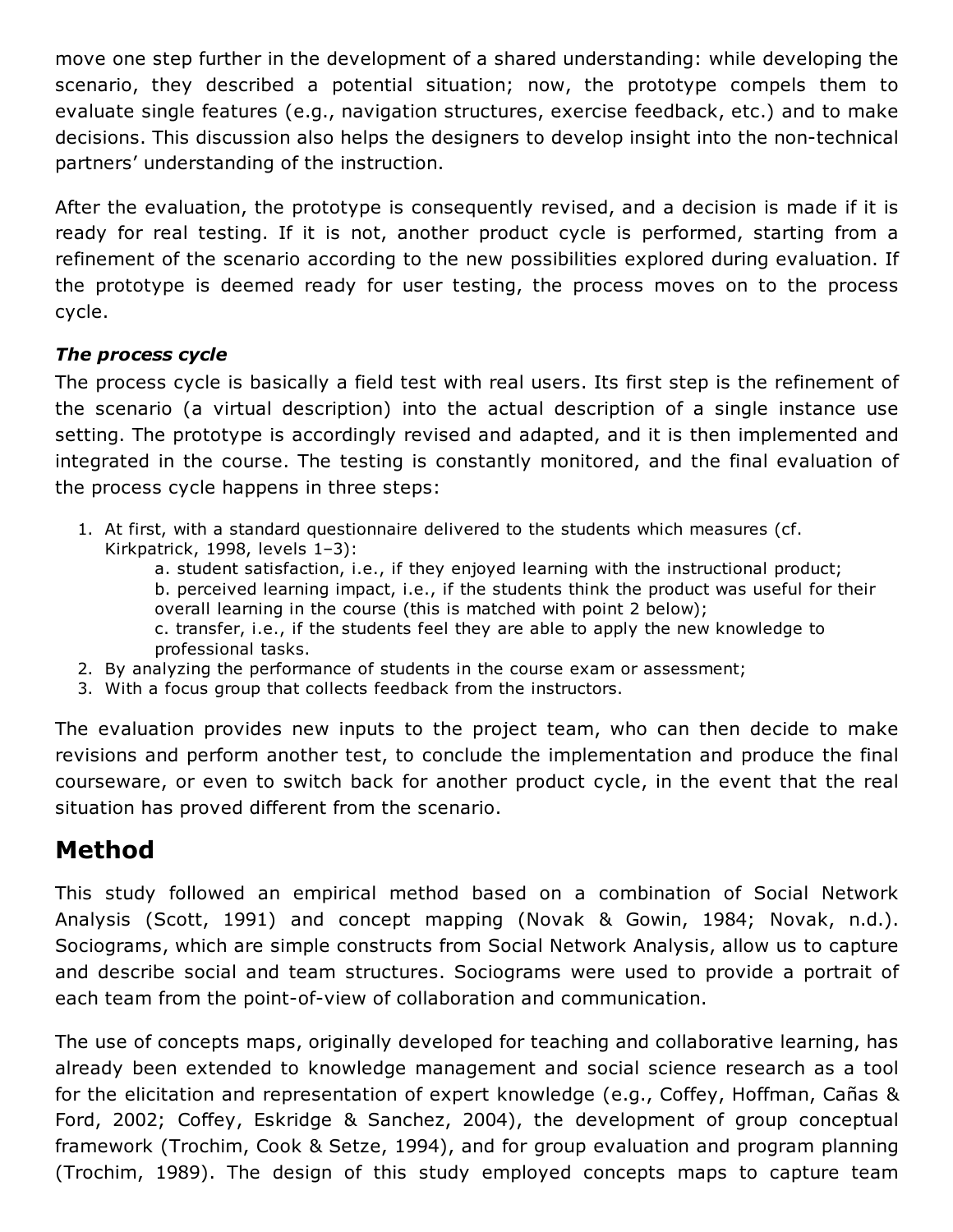members' perspectives and knowledge of the design and development process, and to further analyze the data with a structured approach described below.

The delimitation of teams did not follow official project descriptions, as they often included faculty members who signed documents without being actually involved in the design and development. For the purposes of this study, a team included all those who actually contributed to making decisions or to developing artefacts that influenced the final instructional product, i.e., the courseware delivered by the team.

Individual interviews were conducted with all of the team members involved in the three projects. For data elaboration, names were coded in order to ensure privacy. The interview protocol, which took about 1 hour, was composed of two parts: structured questions and the graphic interview. The protocol description is available in its English translation in the Appendix.

#### *Interview Questions*

Questions included items that probed personal information and background, along with a description of the interviewee's previous experiences with e-learning as student, teacher/instructor or member of a design team. Some questions addressed the project and the project team, asking the interviewee to state project goals and to describe her/his role in the project. Finally, the last questions addressed team communication.

As all interviewees gave their consent, this part of the interview was recorded and later transcribed. While the interview was being conducted, the interviewer also took notes, which were also digitally transcribed for elaboration.

## *Graphic interview*

During the graphic interview, participants were asked to represent the project and the project team in three ways: through an individual sociogram, through a process map, and through a concept map.

1. Individual sociogram: the interviewee was shown a map which reported the name of all team members in a circle, including her/his own (which was highlighted). S/he was then asked to indicate on the map with which ones s/he communicates the most and collaborates with the most. Participants were also free to add other "external members" not included in the interviews. For the purposes of this study, communication and collaboration are defined in the sociograms as follows:

a. The communication sociogram measures the volume of messages and interactions among team members (with whom did you talk or exchange messages the most?) b. The collaboration sociogram measures the quantity of decisions made together or work done together by pairs of team members (with whom did you make more decisions, or actually sit together to solve specific problems?).

- 2. Process map : the participant was asked to draw a linear timeline indicating the main phases and events in the project, with relative durations and, if possible, important dates. The participant was then asked to highlight the phases or moments in which there was a peak in communication within the team.
- 3. **Concept map** : starting from the main phases indicated in the process map, the participant was asked to draw a concept map which contained all the important elements of the project, including events, tools, products, issues, etc. S/he was given a list of possible items to start from, or to use as inspiration, but none really used it. The participant was then asked to draw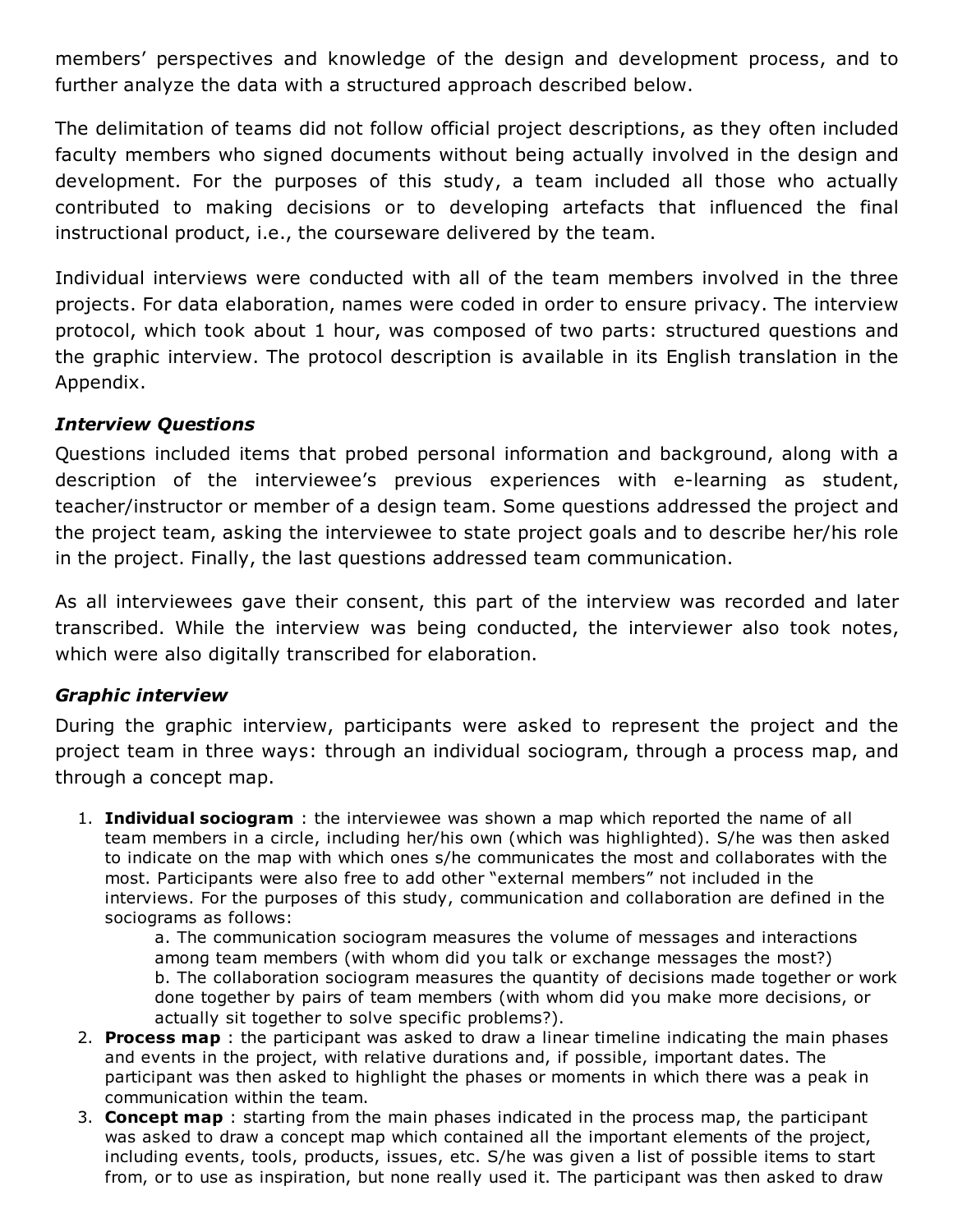all important connections among the concepts. The interviewer facilitated the process with questions, also recalling sentences that the interviewee had used earlier.

At the end of the interview, participants were asked to review their diagrams and to check that all important elements were included.

#### *Data elaboration*

Individual sociograms were combined in order to create team sociograms. In this study a team sociogram is a simple social network represented as a directed and valued graph that has team members as nodes and relationships among them as arcs (Berkowitz, 1982; Scott, 1991). Each arc has a value that indicates the strength or degree of the relationships, as expressed during the interview on a 5-point scale. The example in Figure 2 indicates that Esteban declared that he communicates a lot with Anna (oriented arrow from Esteban to Anna, red indicating a high value); Beatrice indicated she does not communicate directly with Carl—in fact there is no arrow between them. The values of all incoming arcs in each node (or *indegree*) are then summed to produce the personal score of an individual team member, which represents the degree to which that person is important in the collaboration and communication activities of others. Individual scores were normalized in order to make sociograms from different teams comparable, and colour-coded. All personal weights in a single team sociogram give a sum of 100.



Figure 2. Sample communication sociogram

As already mentioned, for each team, two sociograms were produced: the first one representing the distribution of communication (talking to, messages); the second the collaboration (working together with, depend on) within the team. A sample of a communication sociogram, taken from Project 3, is reported in Figure 2.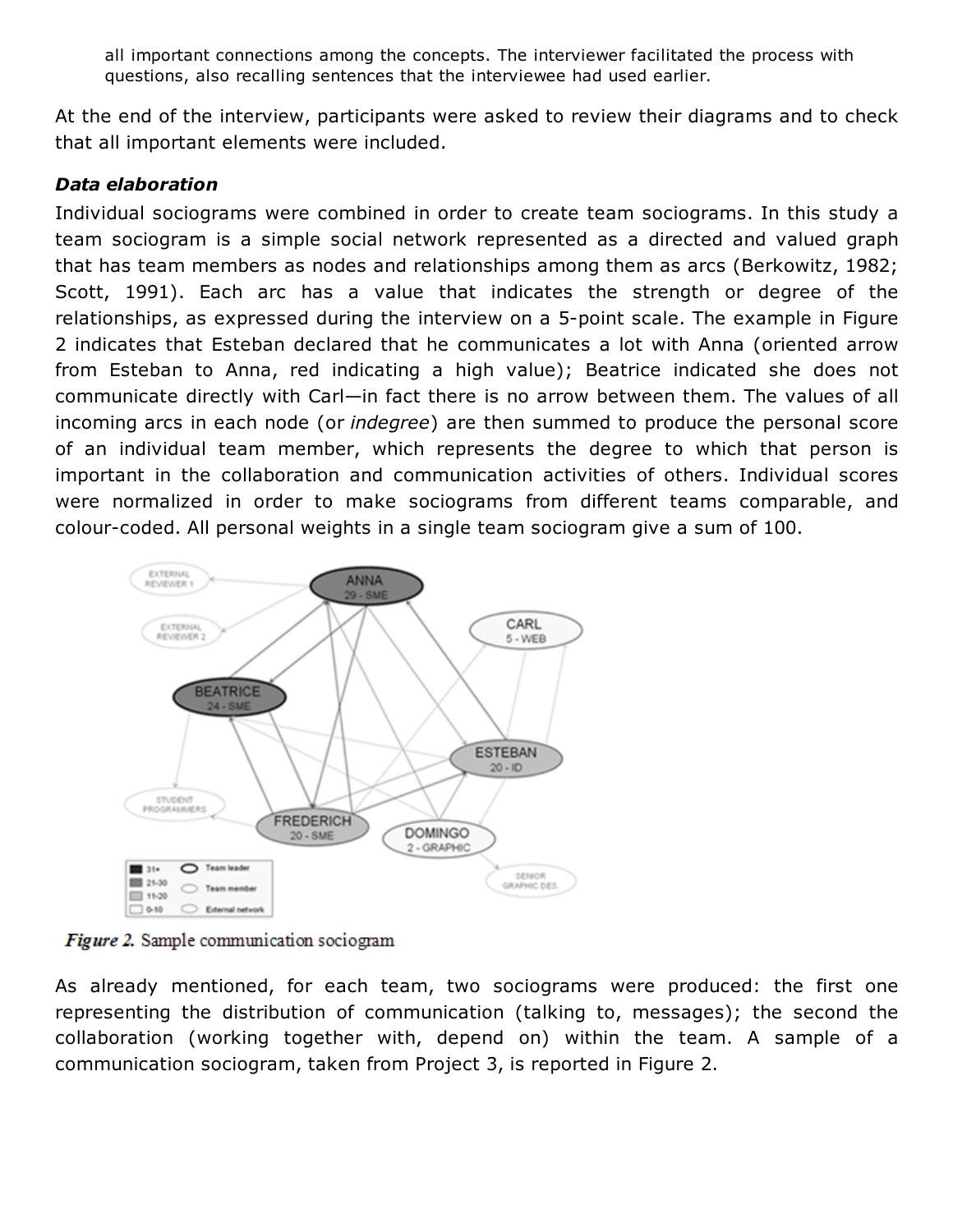

**Figure 3.** Sample of individual concept map (ICMM)

Concept maps were digitized according to specific guidelines, in order to make them comparable without losing information. They were then used as Individually-Constructed Mental Models (ICMM) in the analysis process described below. An example of individual concept map is shown in Figure 3.

The Analysis-Constructed Shared Mental Model method (AC-SMM) was applied in order to create a concept map that represented the shared view of each team, or *team SMM*. This recently developed method provides a standard procedure for identifying shared team cognitive constructs related to a specific task (Johnson, O'Connor & Darabi, 2005; O'Connor & Johnson, 2004). AC-SMM was tested for reliability with positive results (O'Connor, Johnson, Khalil, Lee & Huang, 2004).

The method proceeds through the following steps:

- 1. Code all concepts in all ICMMs;
- 2. List all concepts, sequences, links, and clusters in all ICMMs;
- 3. Count in how many ICMMs each item (concept, sequence, link, cluster) appears, thus defining a value for each item;
- 4. Define an inclusion threshold (e.g., present in 3 ICMM out of 5);
- 5. Create a Shared Mental Model (SMM) with all the items whose value is above the threshold.

The method was slightly rearranged: the inclusion threshold, which was set to "equal or above the half of the group members" (i.e., 2 out of 4, 3 out of 5, 3 out of 6, in the three cases) was applied only to concepts. Links and clusters among shared concepts were included even if they appeared only once, but had a stronger weight if they appeared more than once. This was done as very few ICMMs presented shared links. Moreover, no shared sequence was found.

All ICMMs were then put together into a unique sheet, and a *global SMM* was generated, as the shared mental model of all projects. In this case the threshold value was set to 8 (out of 15 ICMMs) with at least one count for each project team. The global SMM can be considered as the generic shared mental model of real implementations of the fast prototyping model, and will be discussed later on.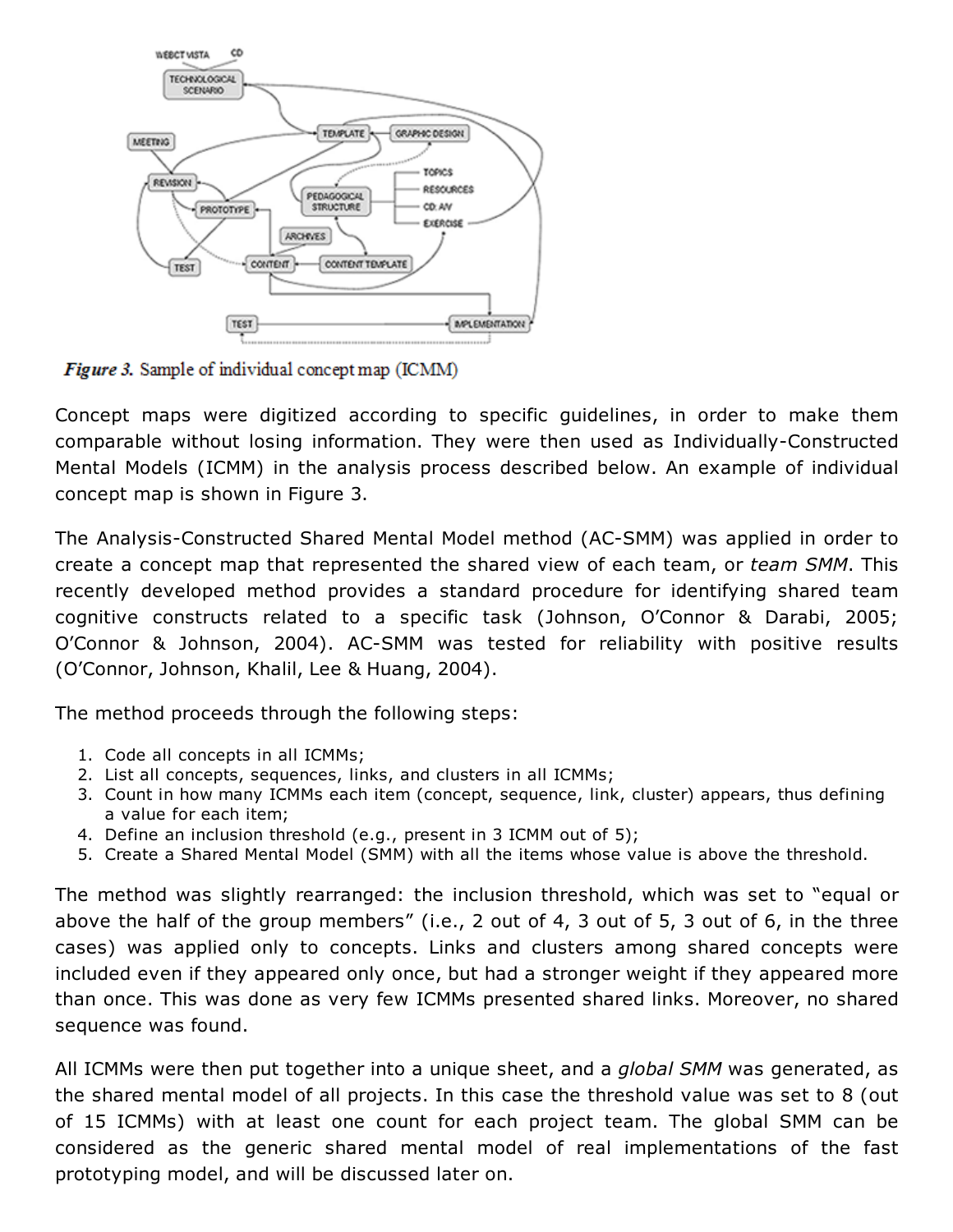In order to allow a more formal comparison, a specific *sharedness index* was calculated for each team. This number varies between 0 and 1 and expresses the degree of similarity of single ICMM to the SMM, and was calculated as:  $2$ 

| S x V |      | $S =$ Number of concepts in the team   |
|-------|------|----------------------------------------|
|       | SMM  |                                        |
|       |      | $T =$ total number of concepts in all  |
| T x M | maps |                                        |
|       |      | $V = Average value of shared concepts$ |
|       |      | $M =$ Number of team members           |

The SMM and the sharedness index were finally cross-read with process diagrams, interview data, and with sociograms. The concepts in ICMM were labelled according to five categories: events, phase/activity, design artefact, organizational, tool. The non-shared concepts were then analyzed and the information organized in "perspectives" according to the specific roles in the project.

The following sections present the main results of the study following the track set by the research questions. An effort is also made in order to identify differences and commonalities among the three projects.

### *How does communication flow within the team?*

The first research question concerns communication within the team. Who is in touch with whom? Given that the team as a whole collaborates, who actually works with whom in the day-to-day practice? As mentioned previously, the communication element is paramount for understanding the actual interaction among group members and the very structure of the team's activity. For example, do SMEs directly work with graphic designers, or do they leave it to the instructional designers? Do instructional designers have a coordination or a technical role? An answer to this research question comes from sociograms, which represent the communication and collaboration network of each team. Each team member has a personal score, which indicates how other team members value her/him as crucial for their practice.

In general all sociograms have density=1, i.e., they have no isolated nodes/team members. Moreover, all projects have "external team members", i.e., people who do not participate fully in the project (and often are also formally excluded), but that provide substantial help through communication, with advice, comments, and so on. Project leaders are the ones that usually keep contact with the extended external network.

#### *Instructional designers and technical roles*

At first glance, the communication scores in the three pairs of sociograms (see Table 1) reveal an almost trivial finding: team leaders and instructional designers play a stronger role in communication diagrams (higher communication scores), while web programmers and graphics designers acquire increased importance in collaboration on specific production matters. This is indeed not trivial as it indicates that the communication pattern of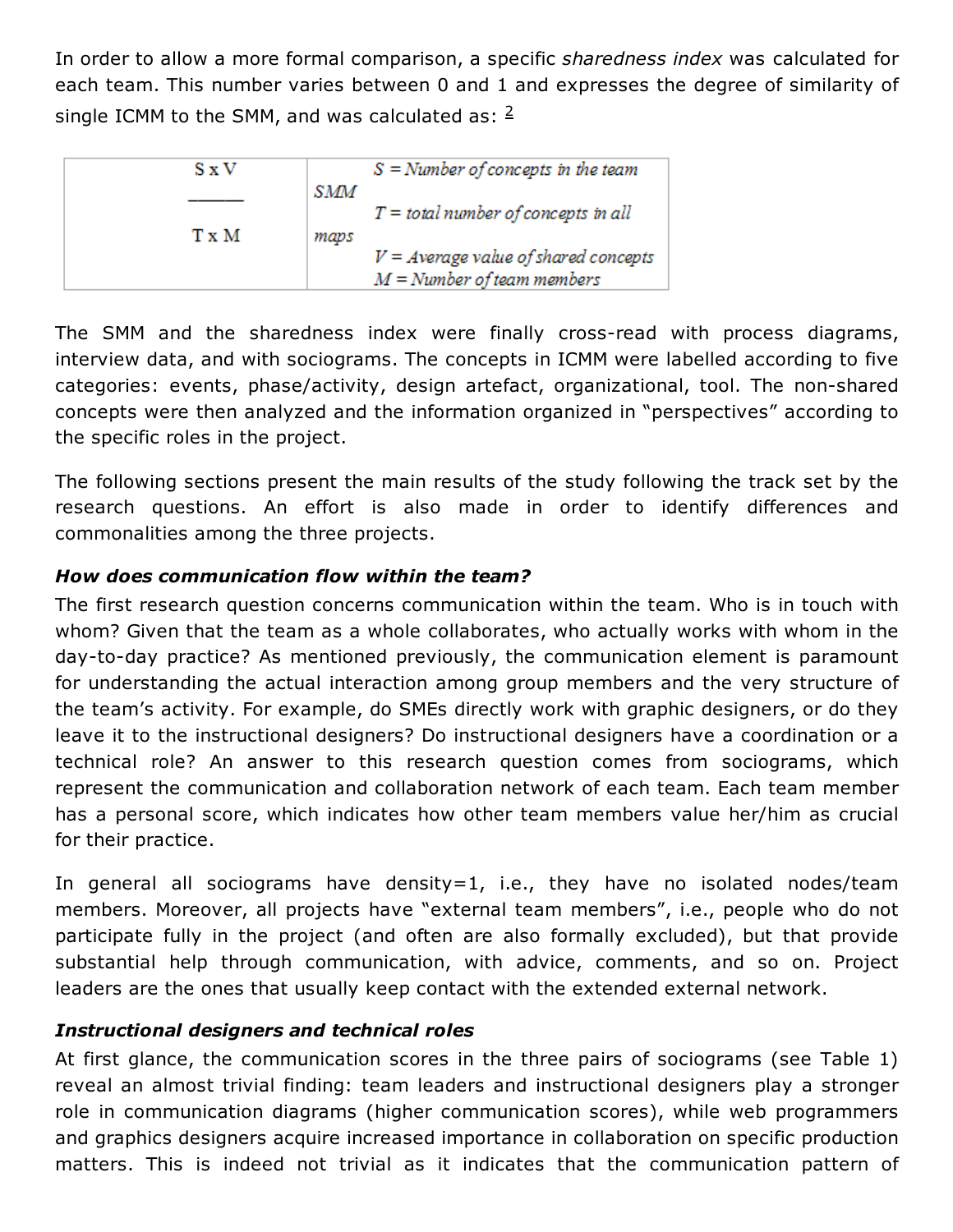instructional designers differs from that of technical roles, i.e., web programmers and graphic designers. Instructional designers are involved in communication in a more extended fashion than other team members.

| Person    | Role                      | Project | Collaboration | Communication |
|-----------|---------------------------|---------|---------------|---------------|
| Amalia    | SME/Leader                | 1       | 25            | 27            |
| Barbara   | Graphic designer          | 1       | 29            | 27            |
| Colin     | Web programmer            | 1       | 33            | 27            |
| Denise    | Instructional<br>designer | 1       | 13            | 19            |
| Andy      | SME/Leader                | 2       | 16            | 23            |
| Bob       | <b>SME</b>                | 2       | 16            | 11            |
| Chester   | Web programmer            | 2       | 33            | 21            |
| Dave      | Instructional<br>designer | 2       | 25            | 36            |
| Elisa     | Graphic designer          | 2       | 10            | 9             |
| Anna      | SME/Leader                | 3       | 23            | 29            |
| Beatrice  | SME/Leader                | 3       | 23            | 24            |
| Carl      | Web programmer            | 3       | 9             | 5             |
| Domingo   | Graphic designer          | 3       | 5             | 2             |
| Esteban   | Instructional<br>designer | 3       | 23            | 20            |
| Frederich | <b>SME</b>                | 3       | 17            | 20            |

Table 1. Communication scores. For each person the highest value between communication and collaboration scores is in bold.

## *The instructional designer as communication coordinator*

The general shape of the sociograms varies. Those from Projects 2 and 3 present clear differences in how members took part in communication. On the one hand, the sociograms reveal a strong network between the SME(s) and the instructional designer with high personal scores on communication and a little lower on collaboration. On the other hand, there is another network among more technical roles (the graphic designer, the web programmer and the instructional designer), with a generally lower score than the first network, higher in collaboration and lower in communication. The instructional designer appears to be the glue between the two sub-networks, in a mediator or translator position, with very high personal scores. If we assume, as the literature reported in the introduction suggests, that communication is a key element for the effectiveness of a design team, this special role of the instructional designer becomes critical.

In order to illustrate this finding, a simplified version of collaboration sociograms of Projects 2 and 3 are reported in Figures 4 and 5. Collaboration relationships are indicated by arc thickness (dotted line indicating scarce collaboration, thick line indicating strong collaboration), and personal marks are reported in each team member's node, also highlighted with a corresponding shade of grey. Each arc represents the sum of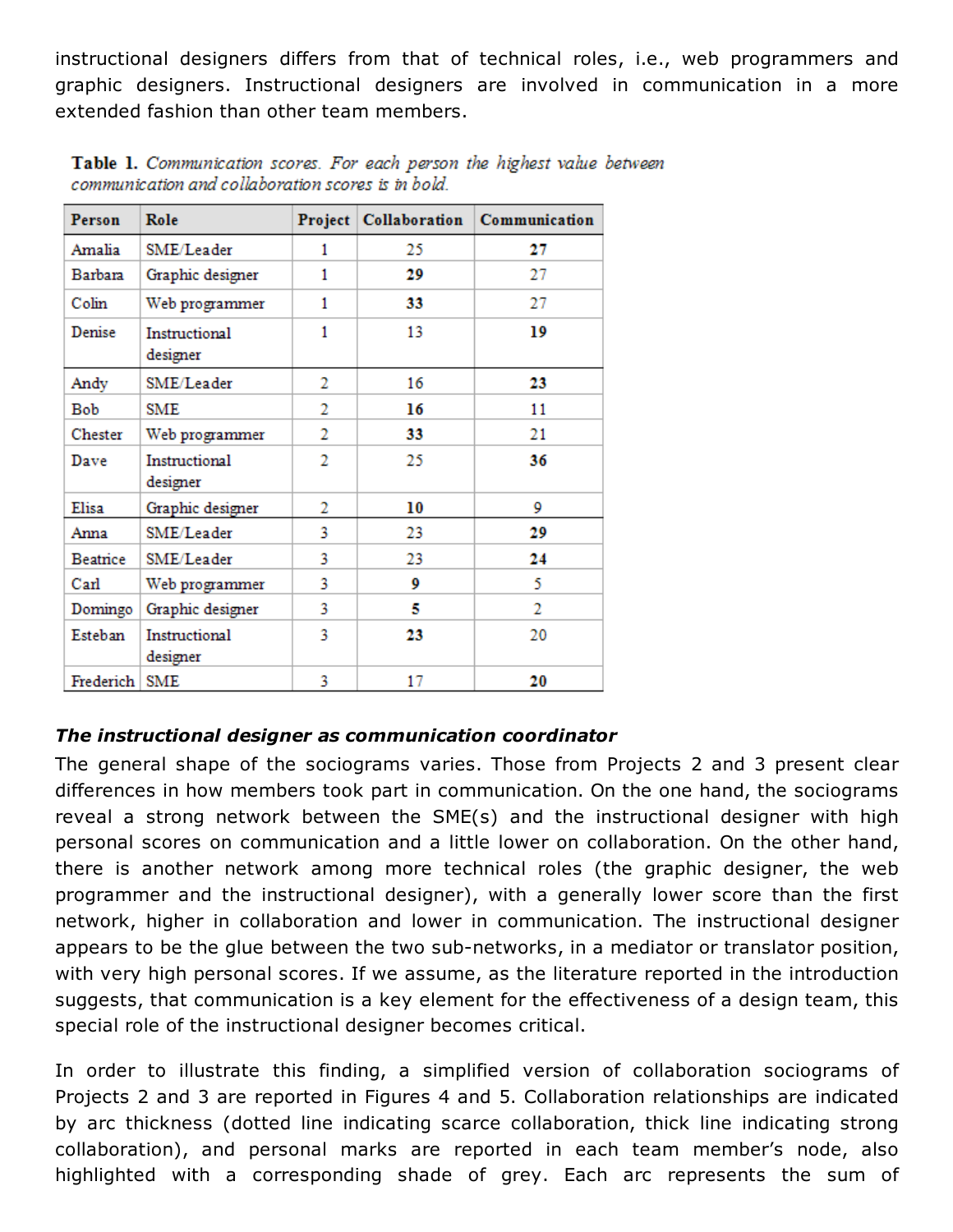collaboration values between the team members represented by the nodes (e.g., from Andy to Dave and vice versa). Arcs are consequently not oriented.

Project 1 shows a striking difference (cf. the collaboration sociogram in Figure 6) from that of Project 3. The sociogram reveals a distributed pattern, in which there are basically no differences between the team members participation (scores) in communication and collaboration. One reason for this is that the team was reduced in size, counting only 3 members, and this facilitated a flat or democratic communicative structure. A second reason is that, in this case the instructional designer started the project, and was then away on a research period for six months; although she kept email contact with the team, she was back for the finalization of the project. She therefore could not play the coordination role that emerges in the two other projects.



**Figure 4.** Collaboration sociogram from Project 2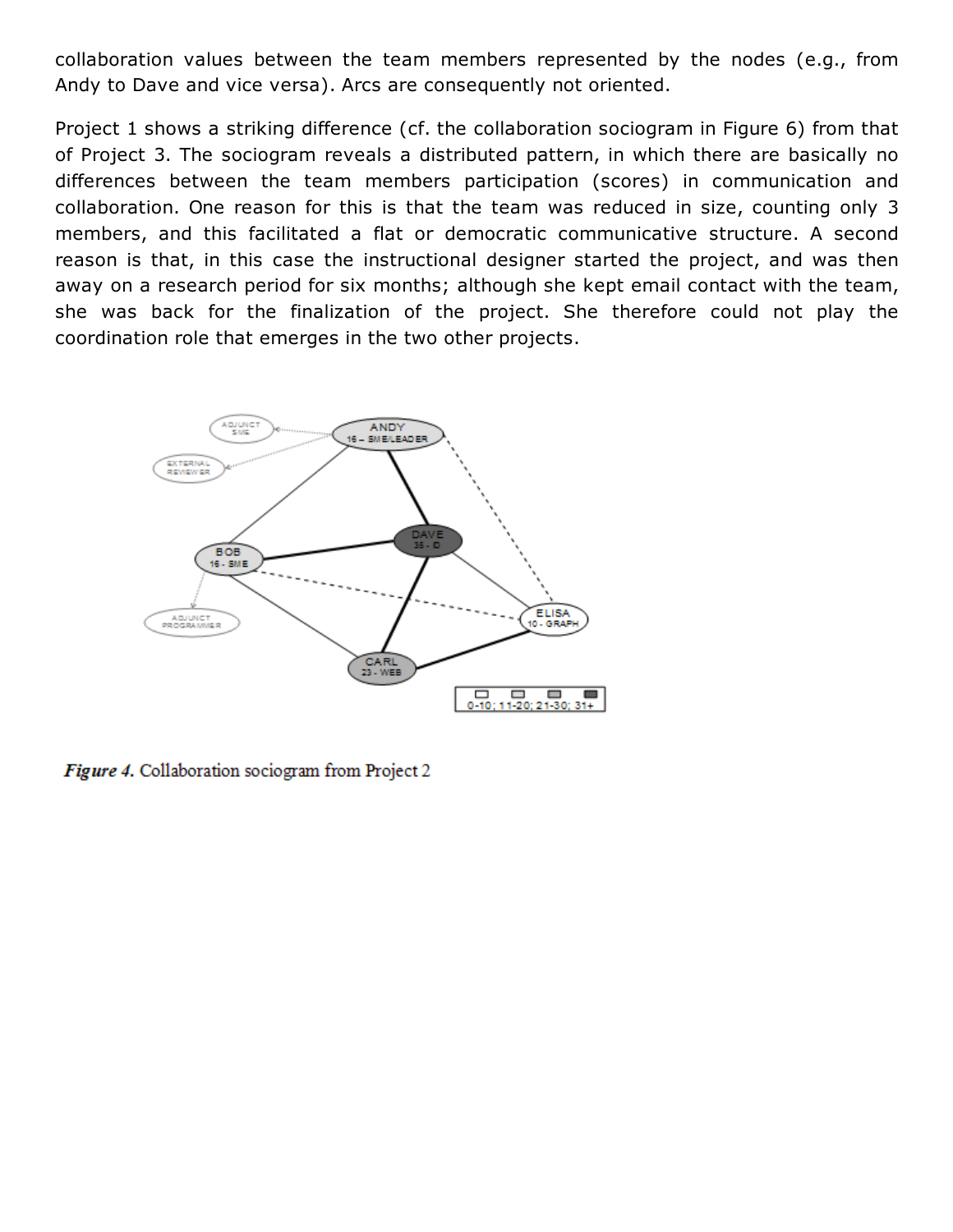

Figure 5. Collaboration sociogram from Project 3



Figure 6. Collaboration sociogram from Project 1

These results enables me to put forth a research hypothesis, which I will callcommunication enhancer hypothesis:

The instructional designer plays a crucial mediator role in the team between technical and content/teaching oriented roles. If s/he is unable to carry out this function and cannot be replaced, this results in a flat or undifferentiated team communication pattern.

Depending on the situation and on the size of the team, adopting a flat communication pattern might lead to different consequences. The point here is that the instructional designer *can* play a key role in team communication – s/he should be aware of this and decide how to take on this responsibility.

If sociograms provide a static view of communication, process maps reveals that the intensity of communication varies over time. Communication peaks generally happen in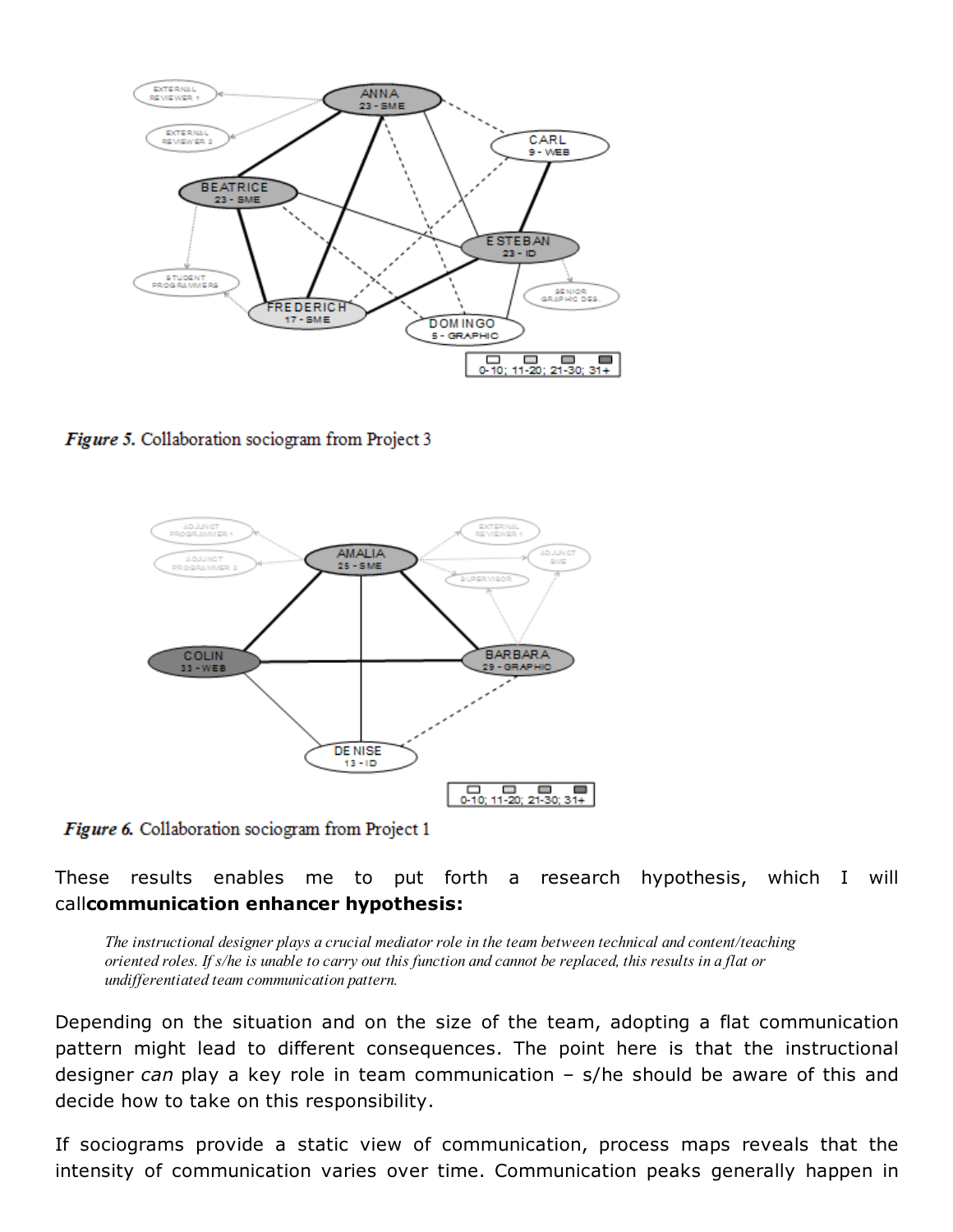shared phases (implementation and testing, see below) and before and after meetings. This confirms that the AC-SMM analysis actually identifies the phases and activities in which the team works together and has more intense exchanges. Interestingly, team members with different roles perceive slightly different peaks, or the same peak but with different intensities: for example, web programmers see it during the implementation phase, while SMEs observe this peak in testing.

## *Is there a shared understanding of the ID process? On what is it based?*

The second research question addresses the generation of a shared understanding or overall map of the project. Some insights about this come from the observation of the three team SMMs. Team SMMs represent the activities that the majority of the team deems important, and they can be interpreted as the social space or common ground on which team members can interact and collaborate. In Figures 7, 8 and 9, the thickness of arcs and concept borders is proportional to the degree of sharedness.

## *Project 1*

As observed above, Project 1 has a distributed or flat communication pattern, and this is reflected in the large number (17) of shared concepts in the SMM, and by its interconnectedness (Figure 7). Also, the high sharedness index (0.17) confirms that the teams share a lot of what they do and use to make decisions together.



**Figure 7.** SMM for Project 1

## *Project 2*

With a striking difference from Project 1, the SMM of Project 2 looks minimalist, counting only 7 shared concepts (Figure 8). This data, read together with the correspondingly low sharedness index (0.08), indicates that this team is more oriented to a *divide et impera*method: few milestones in which the different contributions are put together. This interpretation also corresponds to the background of the team leader (Communication Technologies), who has shaped the team's working process and indicated *milestones* as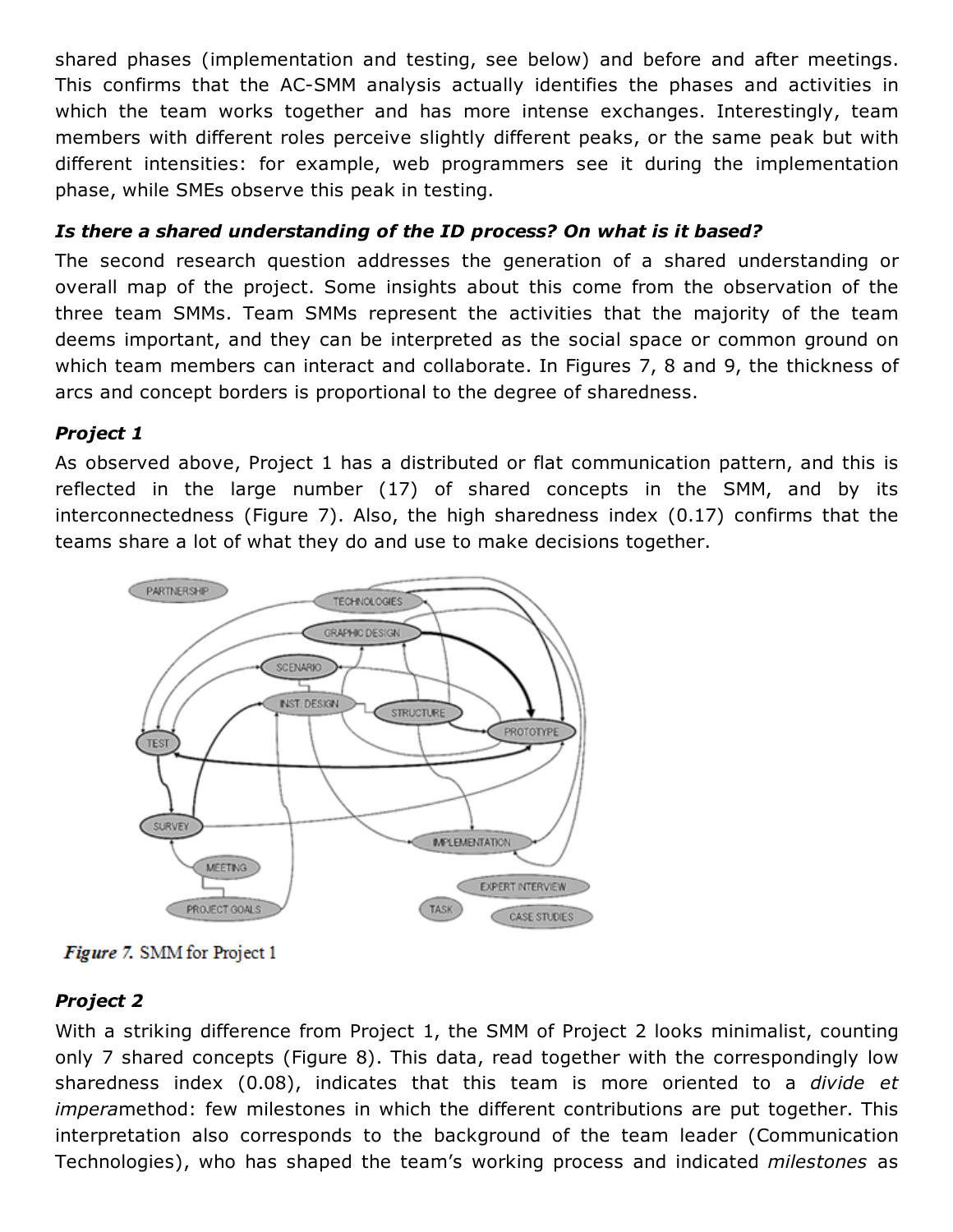important elements in his ICMM.





#### *Project 3*

The SMM of Project 3 (Figure 9) has 10 shared concepts and sharedness index of 0.10, indicating a situation midway between the other two projects. Interestingly, this SMM has no isolated concept, revealing an integrated view of the project.





#### *General remarks*

The first observation is that, despite the similarities in team characteristics and the adoption of the same theoretical design model, there is a strong diversity in SMMs. The SMMs reveal that all teams have shared phases, in which they work together. They are implementation, testing, revision, and design, and they are also included in the fast prototyping model. But most of all, the shared practice of teams is based on artefacts: some of them appear in all SMMs (graphic design, structure, prototype), while others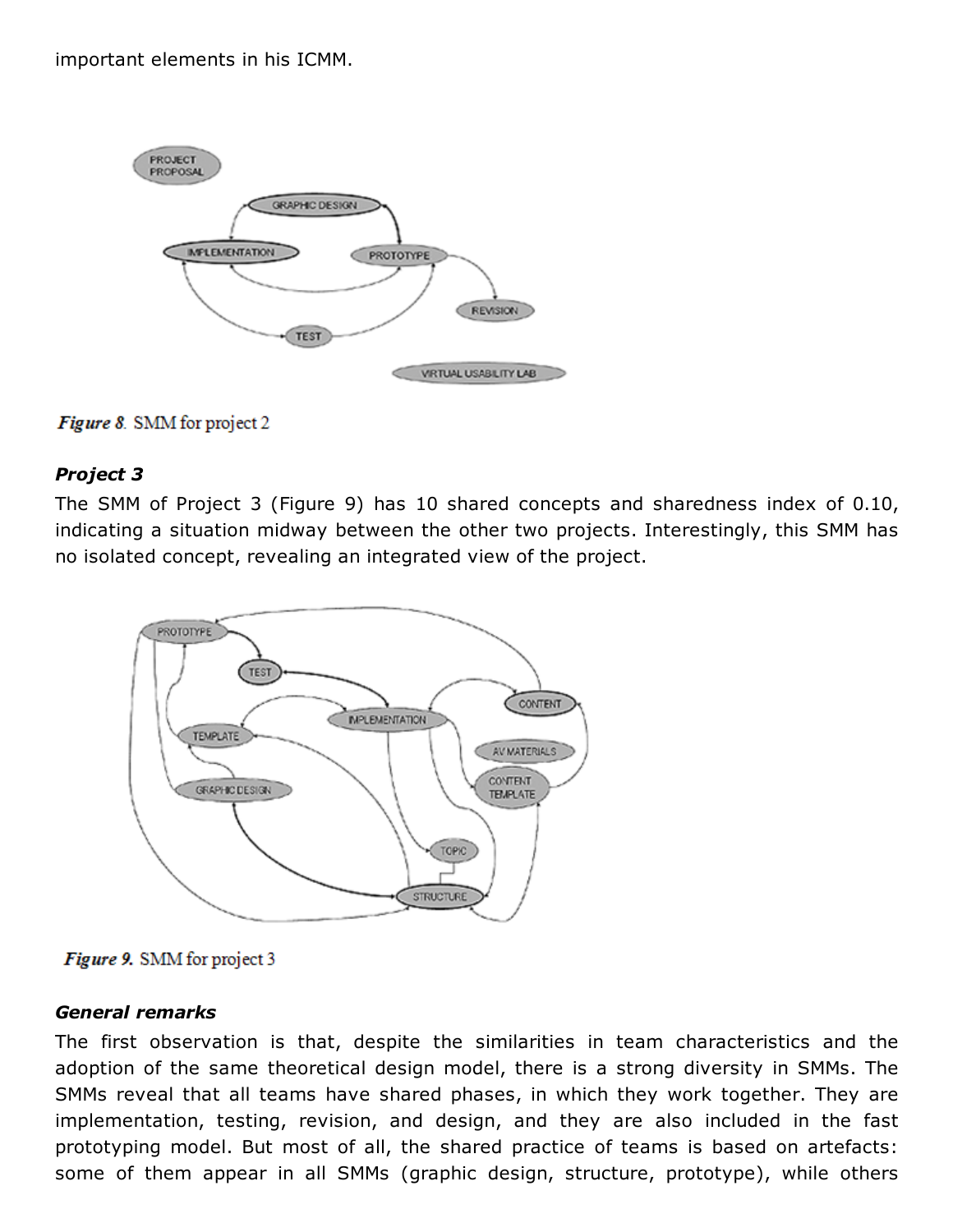represent peculiar features and constructs of each project. For example, Project 2 contains a Virtual Usability Lab (VUL) as one of its main achievements; Project 3 is based on archive A/V materials; Project 1 is task-based and exploits case studies and interviews.

These findings indicate that in each project collaboration is organized around specific artefacts, and that there are some phases (for all projects: implementation and testing) in which the group actually works together side by side. Other artefacts and activities are assigned to individual members, according to their specific competencies and involvement. The global SMM reported below will allow a deeper exploration of this point.

#### *Shared view and individual views: the design model as emergent feature*

Interestingly, no ICMM portrays the whole fast prototyping model or a significant portion of the team SMM. This indicates that no single team member has a complete view of the whole process rather each actor in the process has her/his specific view. The overall process—and the design model as a theoretical construct—is therefore the result of the integration of subjective views, as an emergent feature: something more valuable than the mere sum of parts.

For example, the map of Project 2 includes elements clearly taken from the model, such as IMPLEMENTATION, TESTING and REVISIONS. Yet they are in a different structure (namely, not in a cycle), and are surrounded by project-specific elements, such as the VIRTUAL USABILITY LAB and the PROJECT PROPOSAL, and other general elements not included in the model, such as GRAPHIC DESIGN. It is also interesting to notice what is *not* in the map, for example, the scenario, or the goals and strategy (probably included in the PROJECT PROPOSAL), and the field test.

The sharedness index is generally low (Project  $1 = 0.17$ ; Project  $2 = 0.08$ ; Project  $3 = 1$ 0.10), indicating that only a small part of the "project world" of each team member is actually shared. Also, there is a large variation among the projects. Project 1's index is more than double the value for Project 2. This indicates that the members share a larger part of the activities, artefacts and events in the project. As mentioned previously, the history of each of the projects after this study confirms that the three teams involved in the study were all successful. Therefore, this finding indicates that there are different ways for a team to collaborate and to be effective: a more shared view is not necessarily better. It should be investigated further what forms communication takes in the different cases and what elements complement this dynamic.

## *What specific perspectives on the process pertain to the individual team members?*

In order to tackle the issue formulated in the third research question, the concepts in ICMMs and Team SMMs were labelled and colour-coded according to the types presented in Table 2. The types were defined by clustering the elements in all SMMs.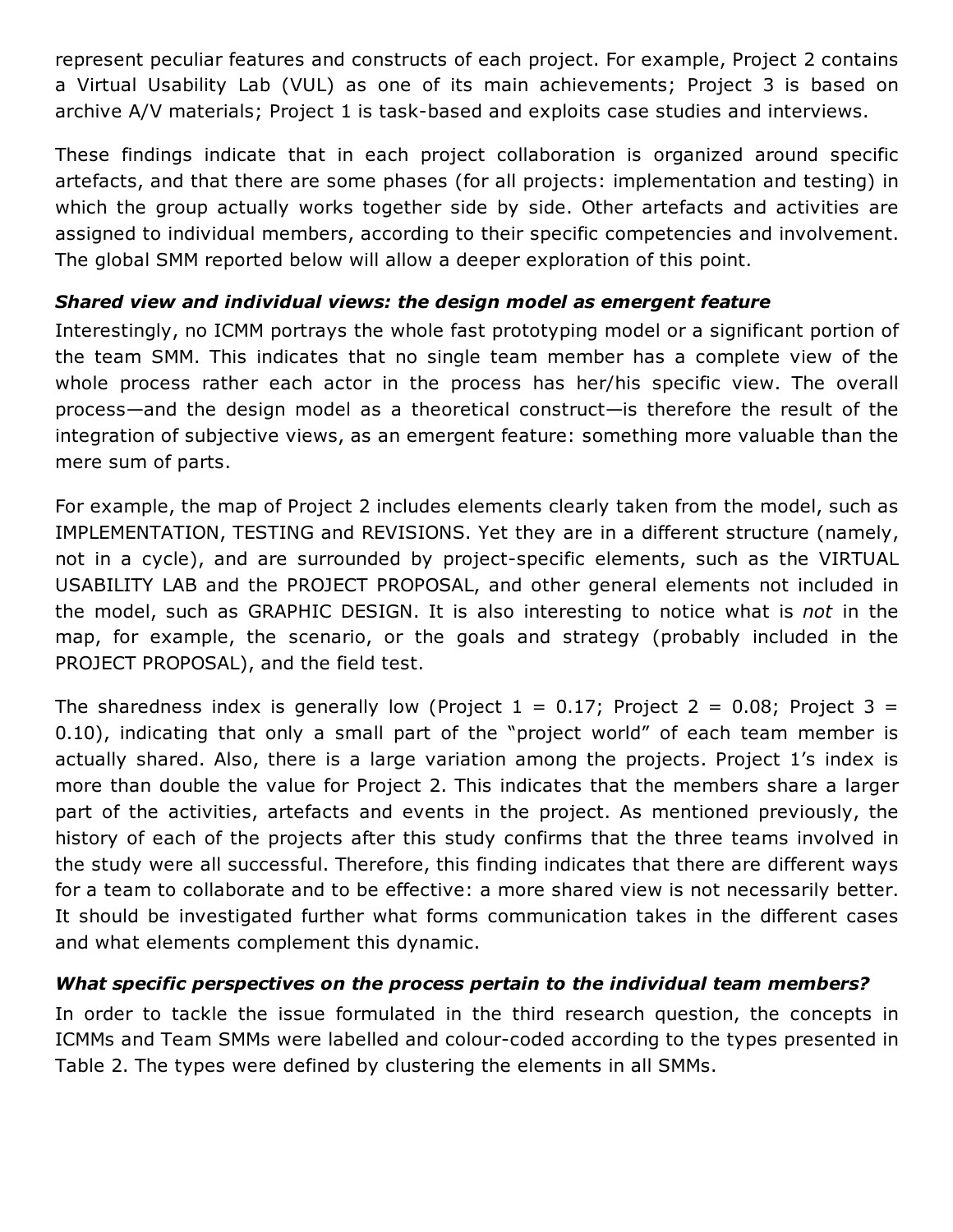#### Table 2. Concept labelling

| Label           | Description                                                                                                                                                                      |
|-----------------|----------------------------------------------------------------------------------------------------------------------------------------------------------------------------------|
| Event/external  | An event localized in time internal to the project (e.g.,<br>meeting, presentation), or extemal (e.g., contact from<br>potential user)                                           |
| Phase/activity  | A single activity or phase in the design<br>and<br>development process, extended in time and producing<br>specific outcomes or artefacts                                         |
| Design artefact | All products of the process concerning the final<br>courseware, i.e., intermediate products (e.g., a<br>prototype) and support products (e.g., the definition of<br>objectives). |
| Organization    | All items conceming project organization<br>(e.g.,<br>schedules, planning, etc.)                                                                                                 |
| Tool            | Specific off-the-shelf tools and methods used for the<br>project (e.g., W3C specifications, design languages,<br>etc.)                                                           |





The ICMM presented before in Figure 3 is now shown with colour labels (rendered in shades of grey) in Figure 10.

#### *Similar and different views*

A careful observation of labelled maps reveals that people covering specific roles in project teams have similar individual perspectives. Instructional designers seem to focus on the artefacts about courseware structure and on the scenario of use, and on the tools being used in single phases – a feature web programmers also share.

On the other hand, project leaders perceive external events (reviews, contacts, etc.) as essential in shaping the project – thus confirming their attention toward the external environment already noticed in comments on the extended network they represented in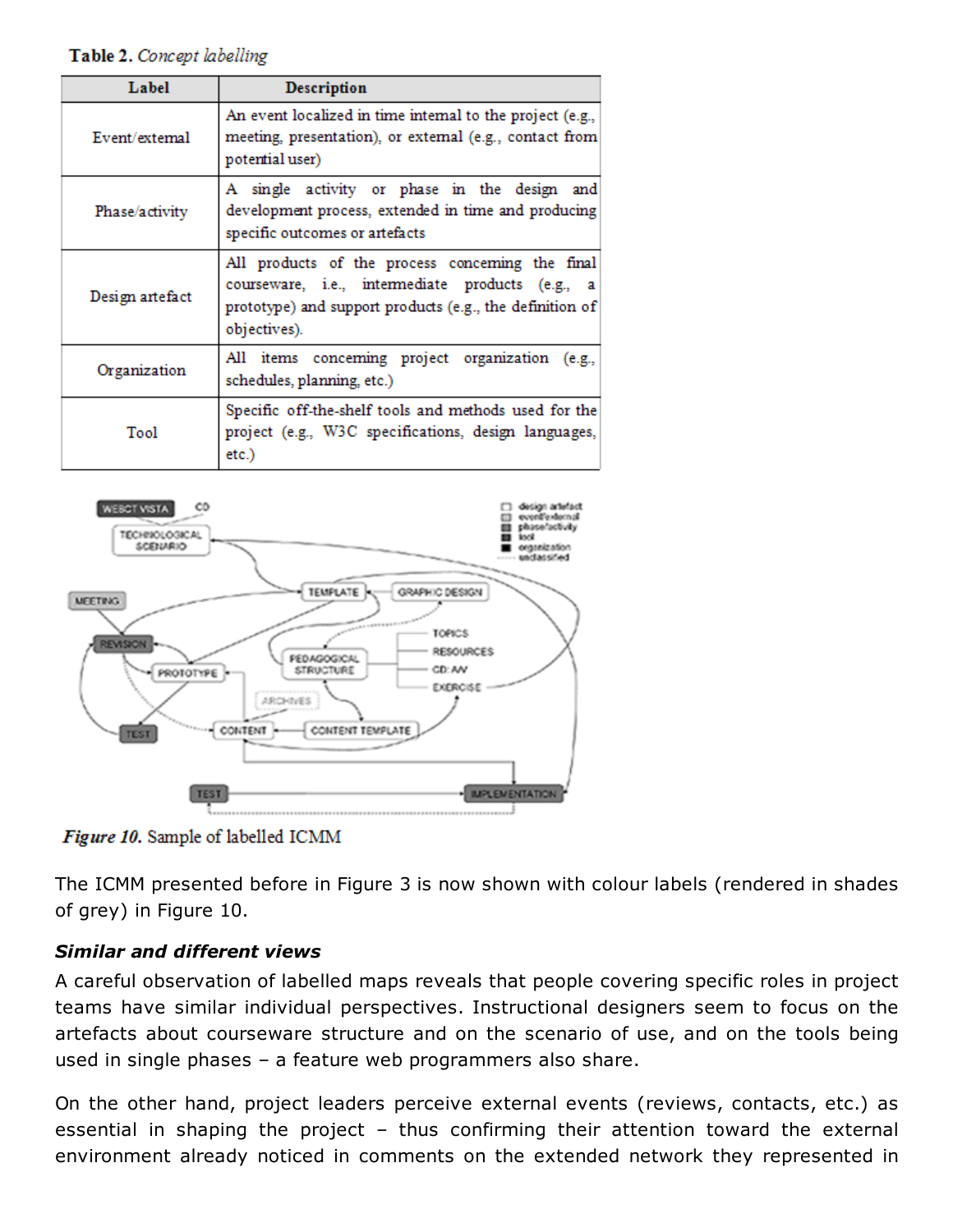sociograms: "often we get requests from the outside, or we took part in events, and this pushes us to new developments" stated one project leader. This broad view of the project as an entity in a wider environment is confirmed by a comparison of process diagrams: project leaders see the project beginning long before the kick-off meeting, assuming an historical perspective which unfolds a narrative about the stimuli that led to the set up of the project, about the very idea that initiated the process, and so on.

### *Extending view*

The ICMMs of the two persons that took part in two projects (one web programmer and one graphic designer) provide an interesting insight, which can be formulated as a second research hypothesis, which I call the **Extending view hypothesis**. These persons' views of the two projects they worked on are profoundly different. For example, the web programmer in Project 3 complained of not being able to provide a detailed description of the project, because he had "a single person as reference, and (…) only a marginal understanding of the project as a whole." But the same person was able to provide a lot of detail concerning Project 2, in which he was also involved as a web programmer.

For the project in which they were more involved, these persons have a view that includes all types of elements (artefacts, phases, events, etc.). For those in which they were less involved (they actually have a marginal participation, delimited to the technical tasks) their ICMMs are much poorer and less varied, containing artefacts almost exclusively. The analysis of other ICMMs, and the cross-reading of them with the information about the involvement in the project from interviews, confirmed that this is indeed a general trend: the individual perspective on the project does not depend on the person or role only, but also on her/his degree of involvement, in a clearly traceable way, as follows:

#### *Extending view hypothesis*

For technical roles (i.e., non-content/teaching-oriented: instructional designer, web programmer, graphic designer), the individual view of the project depends on the degree of involvement in the project itself. People with low involvement will mainly see artefacts; people with average involvement will see artefacts and phases/activities; people with high involvement will see artefacts, phases/activity and events (both internal and external).

Tools concepts and organization concepts do not seem to be connected with this trend. The vision is mainly connected to roles: web programmers are more concerned about tools, and project leaders are more concerned about organizational matters.

## *How do teams implement the rapid prototyping model in projects?*

The fourth research question deals with how the eLab fast prototyping model is implemented in general—an issue that could be investigated through observing team SMMS and the global SMM. The eLab model should describe the team's activities, so that the shared activities included in SMMs should bear some relationship to it. Clearly, this analysis describes how this specific model is implemented in the context of this study, and it does not claim that the same model would be implemented in the same way elsewhere, or that the same adaptation strategy would be used with another model, in this or another context.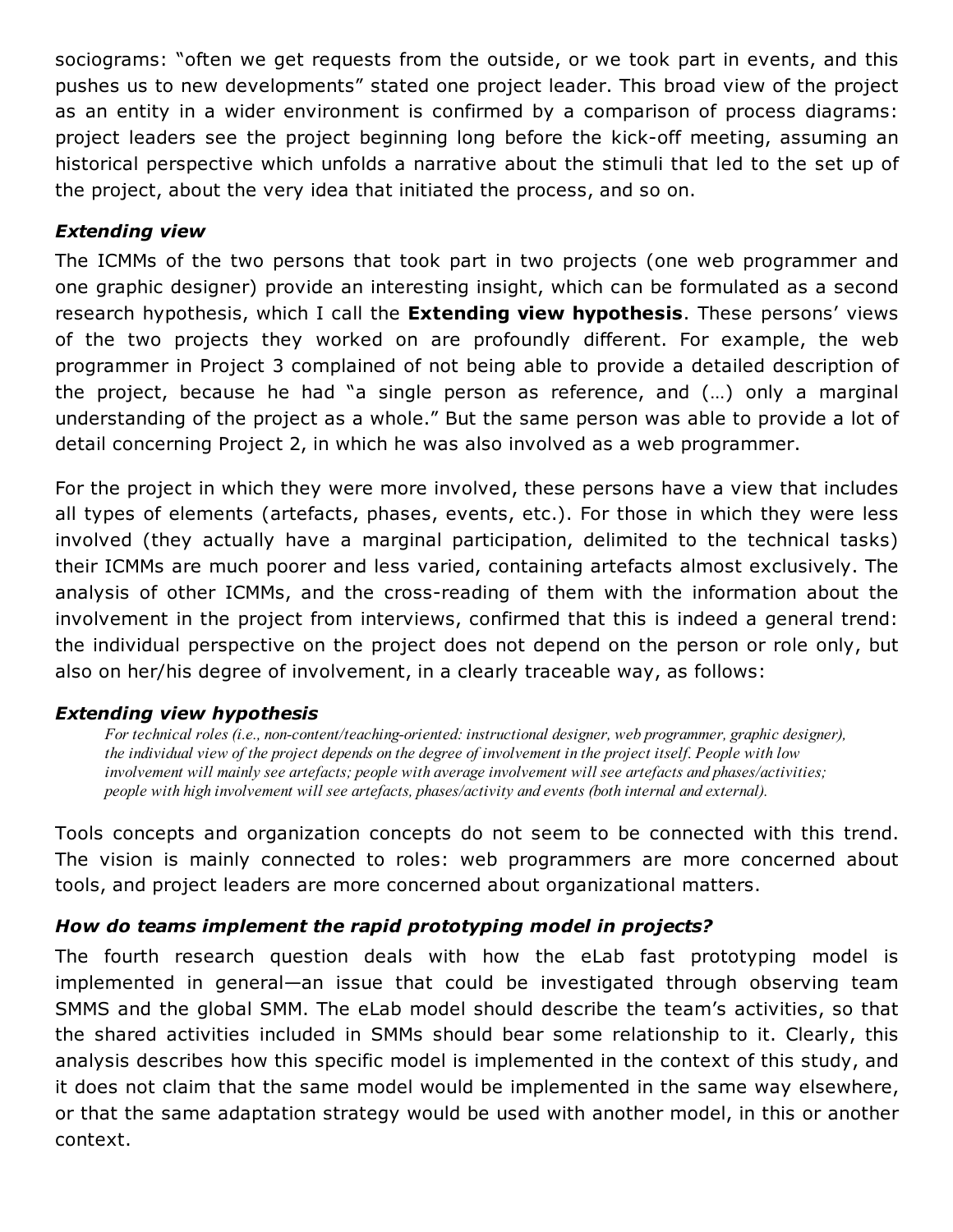#### *Global SMM*

The global SMM (see Figure 8) contains 5 concepts (prototype, implementation, test, graphic design, courseware structure) in a strongly interconnected network: concept values range from 9 to 12, out of 15 interviewees, and all concepts with a value over 8 are actually present in all three projects. Moreover, the 5 concepts are all present in all team SMMs except one (structure).



phenolectivity design artistact

### Figure 11. Global SMM

Just like team SMMs, the global SMM also contains only phases and artefacts, indicating that artefacts seem to be important to the team, even if ID models usually focus on phases only.

The diagrams show that there is a relation between the fast prototyping model and SMMs: the global SMM can be mapped to the eLab model, as shown in Figure 9. Moreover, team SMMs include other phases (design, revision) and artefacts (scenario, survey) included in the eLab model. As already mentioned above, non-shared activities such as assessment, technology selection, etc., are performed by individual members and are present in ICMMs.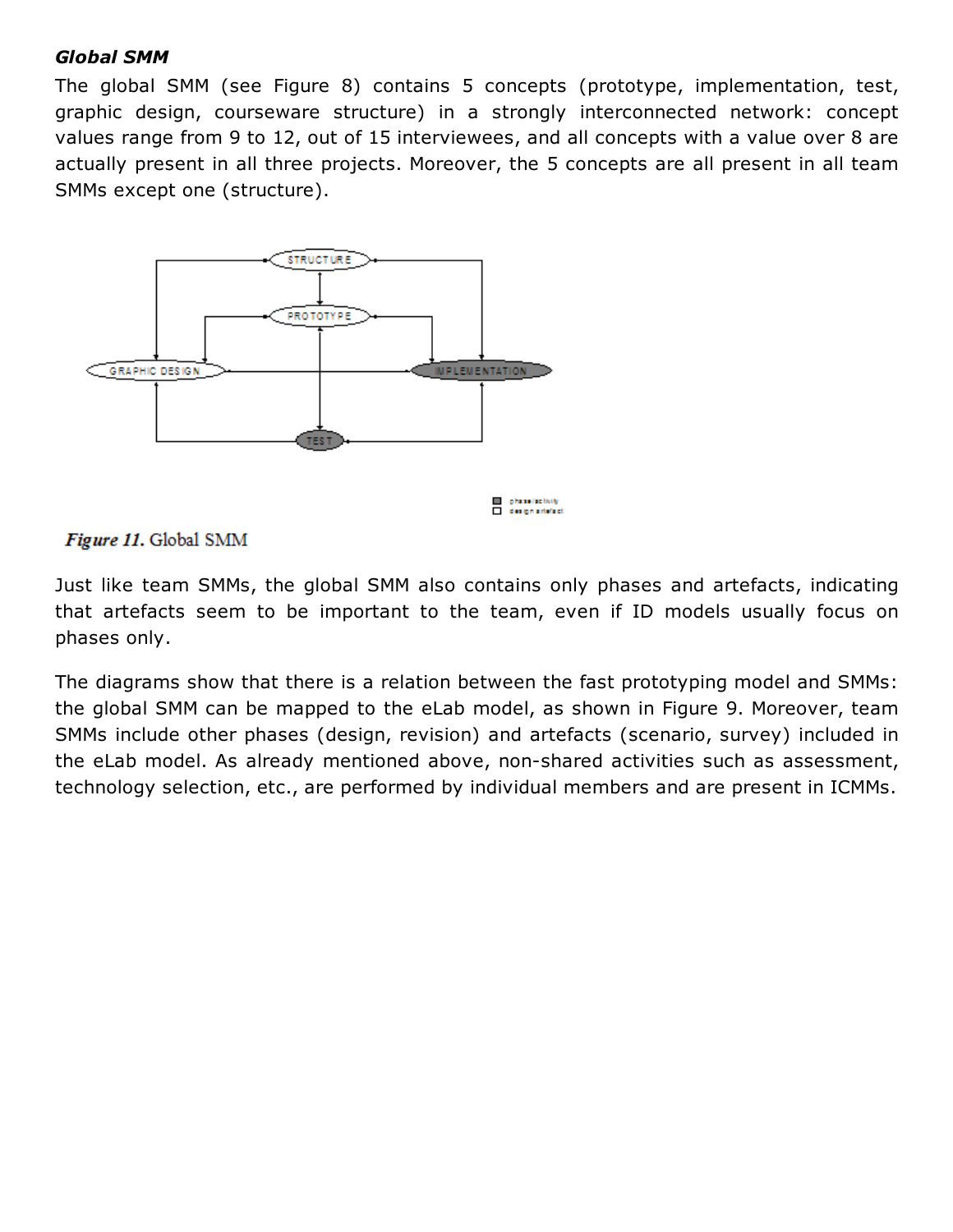

Figure 12. Mapping of the global SMM on the eLab model

## *The Treffpunkt Hypothesis*

The distribution of individual and shared activities observed in this study could be generalized as a research hypothesis to be tested with other models and in different contexts. I call this the Treffpunkt Hypothesis (from the German for "Meeting Point"), as follows:

Implementing an ID model for a project means (also) (a) implicitly or explicitly assigning specific activities to single members, to the whole group or simply skipping them if unnecessary; and (b) conceiving and implementing artefacts that support the activities and that allow sharing of the results.

In short, this hypothesis means that the activities described in a theoretical design model are (implicitly) distributed to different roles, and that the process is made coherent by the development of shared artefacts that create a bridge between different activities and roles. Shared activities and artefacts represent the meeting points of the team members, who would otherwise walk different paths. Probably, as reported by Kenny et al. (2005), it also means including other activities, such as project management.

## *Team and theoretical models*

The mapping deserves some additional remarks. First of all, shared activities are distributed along the process cycle, while the activities in the product cycle, more technical, are left to individual members. Second, the artefacts included in the global SMM all refer to the *refine prototype* phase of the model – this indicates that the team comes together especially when setting up the instructional product, mostly in the fine-tuning and not in the design the precedes it. Third, scenario development, which in the model has a strong team-building value, is not counted among shared activities  $-$  it is usually left to the SME and the instructional designer. Fourth, graphic design is important in prototyping, probably more than generally stated in ID models: it cannot be left as a later refinement, and it looks to be essential in creating a communicative and effective prototype (the same holds for the courseware structure – but this is already and justly part of the conventional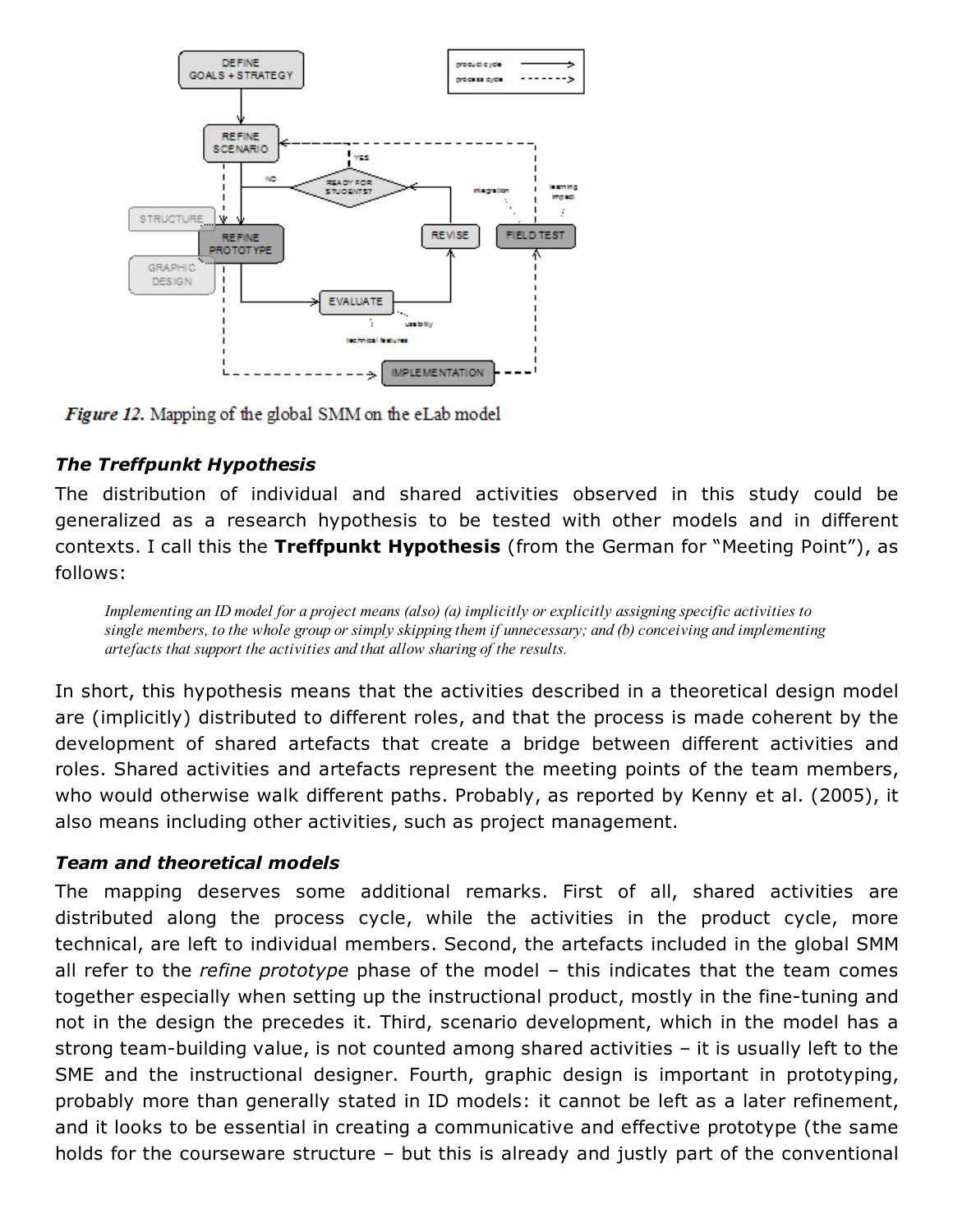ID narrative). Fifth, and interestingly, the three artefacts present in the global SMM cover the three technical profiles in the team: graphic design for the graphic designer, structure for the instructional designer, prototype for the web programmer. It can be read as an indication of the recognized complementarity of profiles and competencies. Finally, the complete process as described by the model, which actually seems to occur if one simply superimposes all ICMMs, is not visible by anybody, as each member has a different partial perspective on the project.

The eLab model is strongly recursive, but data from the interviews reveal that this is not perceived as such. Interviewees feel the process is linear, and that there are true cycles, i.e., decisions made anew, only for specific features (e.g., for content, for the logo or graphic design, etc.). It is, as one interviewee put it, "a linear process with microvortexes." Or, as another one said, "we have linear development with a cycle for each module, generating a sort of snowball-effect."

## **Discussion** *Limits*

This study is purely descriptive in nature: its goal is to bring useful data for discussion and to formulate sensible research hypotheses for future work. Its methods deliver detailed but hardly generalizable results.

The study is also delimited in its scope, as it investigates a single institutional setting, and a single type of project, namely large financed e-learning development projects. I expect that there would be different results in another university, or in a corporate setting, in which social practices and relationships are different; the same is likely to happen with different types of projects, e.g., in a distance university that regularly develops online courses. In order to provide additional insights, a twin study was led, with the same methodology, on three projects at the Universitat Oberta de Catalunya, in Barcelona, Spain. The results will be reported in a forthcoming article.

The limitation in scope is also found in team selection: the size of teams is similar, and the composition is also similar. We need to explore what would happen with larger teams, or in team with more or less different backgrounds of team members.

Finally, one of the strengths of the study is that it is focused on a single ID model – a choice that at the same time narrows its scope. The eLab model is also specific for elearning, and is different from more traditional process oriented ID models. The Treffpunkt hypothesis tries to sum up the relevant findings of this study for the implementation of other models.

# **Conclusions**

The first and more important result of this study is that design and development models in practice are an emergent feature: the team's work has a definite shape, created by the interaction of their individual perspectives and possibly inspired by a theoretical model. No single team member has an omniscient view of it, or controls it completely. While this can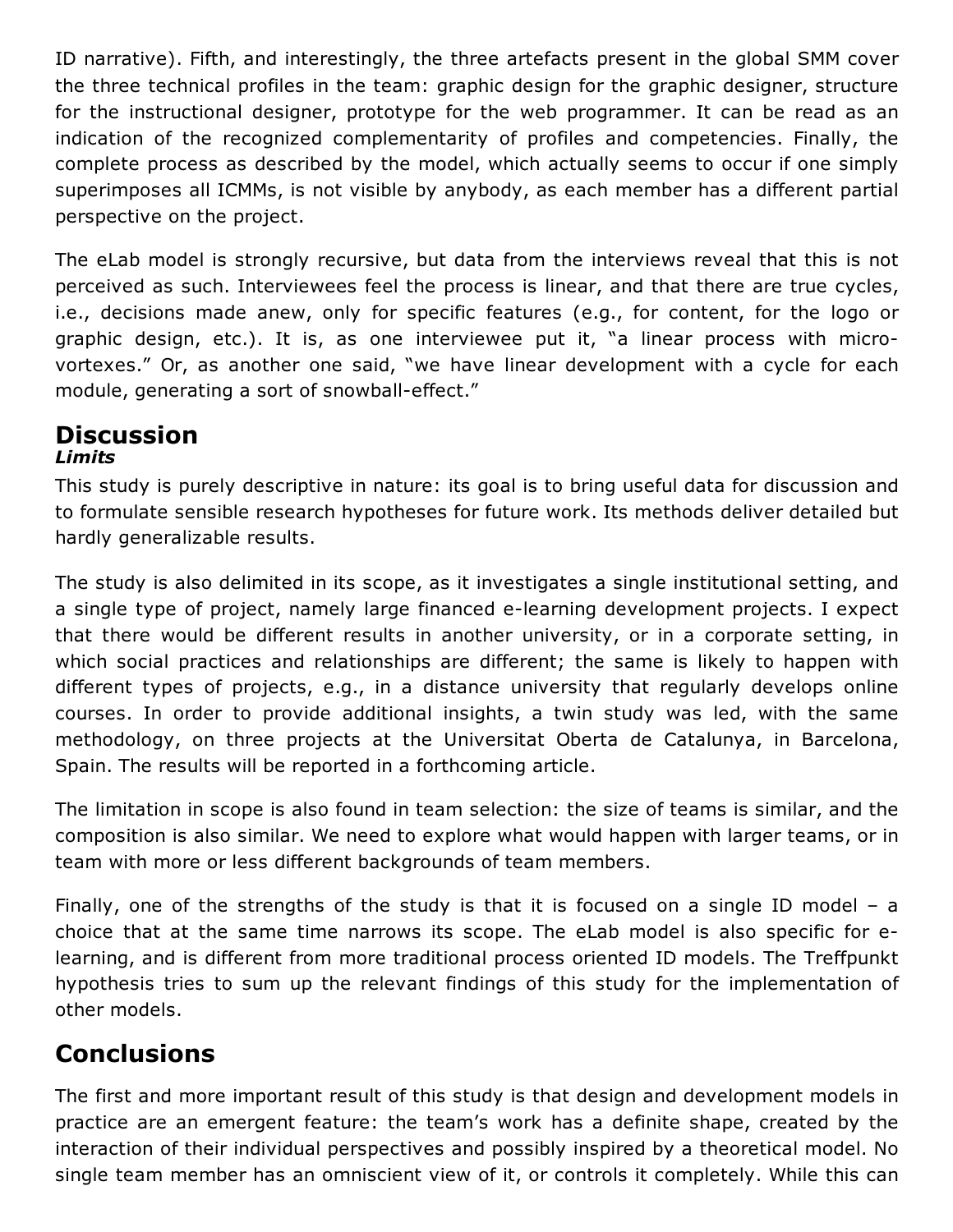clearly raise an issue for process accountability – or maybe partly explains why it is so difficult to manage the quality of ID processes – it also indicates that team communication is a key skill for instructional designers, and should be valued in their education and standards.

More specific research hypotheses were formulated in the text: the *Communication enhancer hypothesis*, the *Extending view hypothesis*, and the *Treffpunkt hypothesis*. These are left as stimuli in the hope that they can serve for interpreting data and inspiring further studies.

A second important result concerns the method: the investigation of communication in ID teams delivers interesting insights, as communication is a key element of the practice of designing and developing instruction, which means essentially bringing together different people to collaborate. The AC-SMM method actually identified shared elements in mental models, and it is promising for future research of this kind. Finally, sociograms are simple tools for controlling the extension and balance of the communication environment, and provide useful insights when cross-analyzed with other data sources.

This research direction could be extended as an alternative method for studying and understanding ID as a practice. The main assumptions behind it are that (a) the literature already provides a huge amount of indications and guidelines about what good design should be; and (b) there are many instructional designers and instructional design teams that design and develop effective products. Observing them, telling their stories and having them explicate and express their practices, ideas and feelings may help us with understanding how ID theory is understood, adapted and applied in cases of effective practice. The hypotheses formulated throughout the text are proposed as indications for the next steps in this direction.

[1.](http://www.cjlt.ca/index.php/cjlt/article/view/50/47#_ftnref1) For the purposes of this study, I understand *e-learning* as defined by the Commission of the European Community: "the use of new multimedia technologies and the Internet to improve the quality of learning by facilitating access to resources and services as well as remote exchanges and collaboration" (CEC, 2001).

[2.](http://www.cjlt.ca/index.php/cjlt/article/view/50/47#_ftnref2) S/T is the percentage of shared concepts out of the total number of concepts, while V/M is the average value of shared concepts weighted on the number of team members.

# References

Andrews, D. H., & Goodson, L. A. (1995). A comparative analysis of models of instructional design. In G. Anglin (Ed.), *Instructional technology. Past, present, and future* (pp. 161– 182). Englewood, CO: Libraries Unlimited, Inc.

Bates, T. W., & Poole, G. (2003). *Effective teaching with technologies in higher education*. San Francisco, CA: Jossey-Bass.

Bates T. W. (1999). *Managing technological change: Strategies for college and university*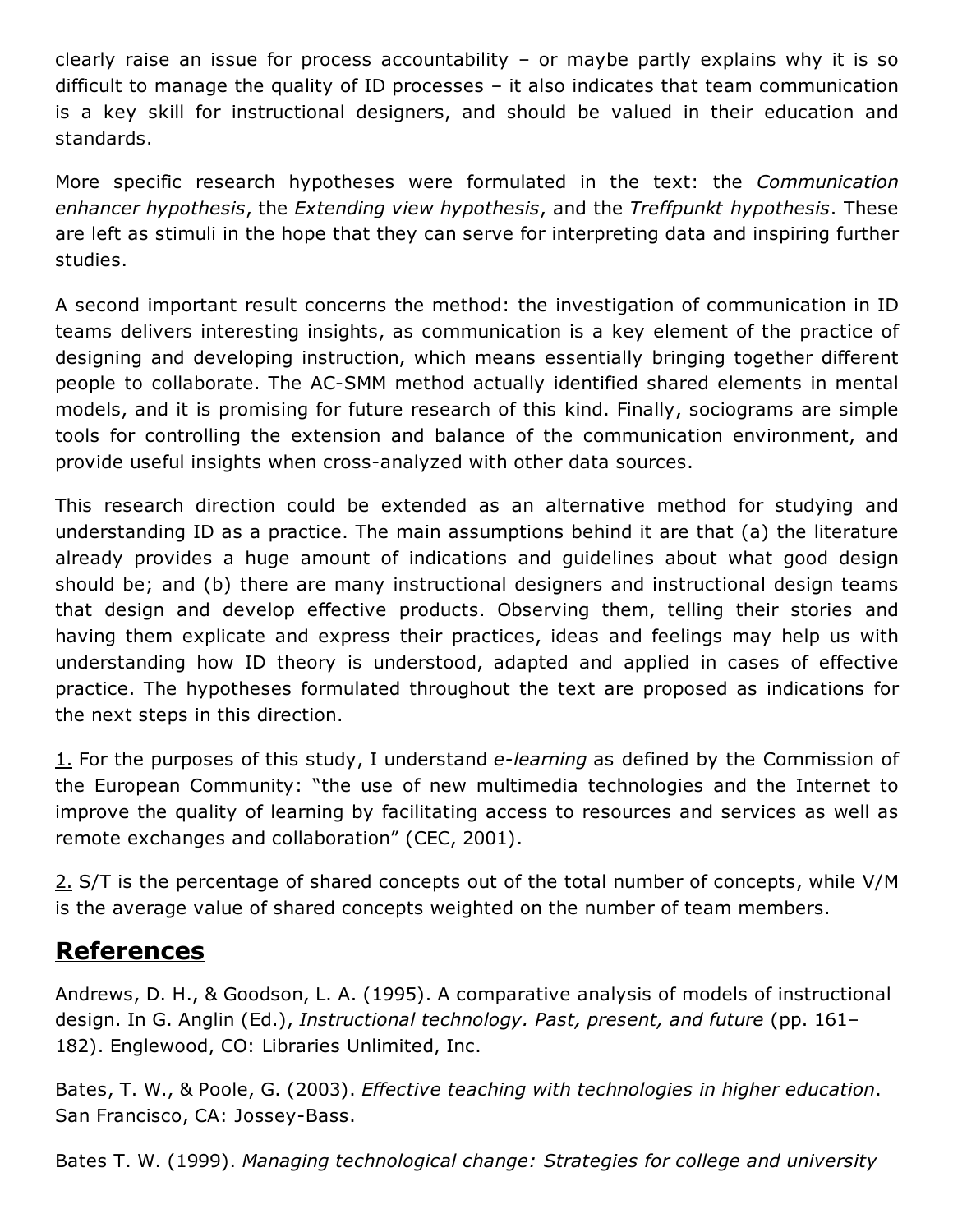*leaders*. San Francisco, CA: Jossey Bass.

Berkowitz, S. D. (1982). *An introduction to structural analysis: The network approach to social research.* Toronto: Butterworth.

Botturi, L. (in press). E2ML. A visual language for the design of instruction. *Educational Technologies Research & Development, 54*(3).

Botturi, L., Cantoni, L., Lepori, B., & Tardini, S. (in press). Fast Prototyping as a Communication Catalyst for ELearning Design. In M. Bullen & D. Janes (eds.), *Making the transition to eLearning: Strategies and Issues*. Hershey, PA: Idea Group.

Campbell, K., Schwier, R. A., & Kenny, R. F. (2005). Agency of the instructional designer: Moral coherence and transformative social practice. *Australasian Journal of Educational Technology, 21*(2), 242–262. Retrieved July 15, 2005, from<http://www.ascilite.org.au/ajet/ajet21/campbell.html>

CEC (2001). *The eLearning Action Plan: Designing tomorrow's education*, COM(2001)172, Brussels, 28.3.2001. Retrieved June, 24, 2005 from[http://europa.eu.int/comm/education/policies/ntech/ntechnologies\\_en.html](http://europa.eu.int/comm/education/policies/ntech/ntechnologies_en.html)

Coffey, J. W., Eskridge, T. C., & Sanchez, D. P. (2004). A case study in knowledge elicitation for institutional memory preservation using concept maps. *Proceedings of the First International Conference on Concept Mapping*, Pamplona, Spain 2004. Retrieved July 14, 2005, from http://cmc.ihmc.us/papers/cmc2004-274.pdf

Coffey, J. W., Hoffman, R. R., Cañas, A. J., & Ford, K. M. (2002). A concept map-based knowledge modeling approach to expert knowledge sharing. *Proceedings of IKS 2002*, St. Thomas, Virgin Islands, USA

Cox, S., & Osguthorpe, R.T. (2003, May / June). How do instructional design professionals spend their time? *TechTrends, 47*(3), 45–47.

Dick, W., Carey, W., & Carey, L. (2001). *The systematic design of instruction* (6 th edition). New York: Harper Collins College Publishers.

Dicks, D. (2005). Building a science of instructional design. In *Proceedings of EDMEDIA 2005*, Montreal, Canada.

Johnson, T. E., O'Connor, D. L., & Darabi, A. A. (2005). *Do great minds think alike? A study of shared mental models in performance improvement teams.* Paper presented at the AECT Annual Convention, Orlando, FL.

Kenny, R. F., Zhang, Z., Schwier, R. A., & Campbell, K. (2005). A Review of What Instructional Designers Do: Questions Answered and Questions Not Asked. *Canadian Journal of Learning and Technology, 31*(1), 9–26.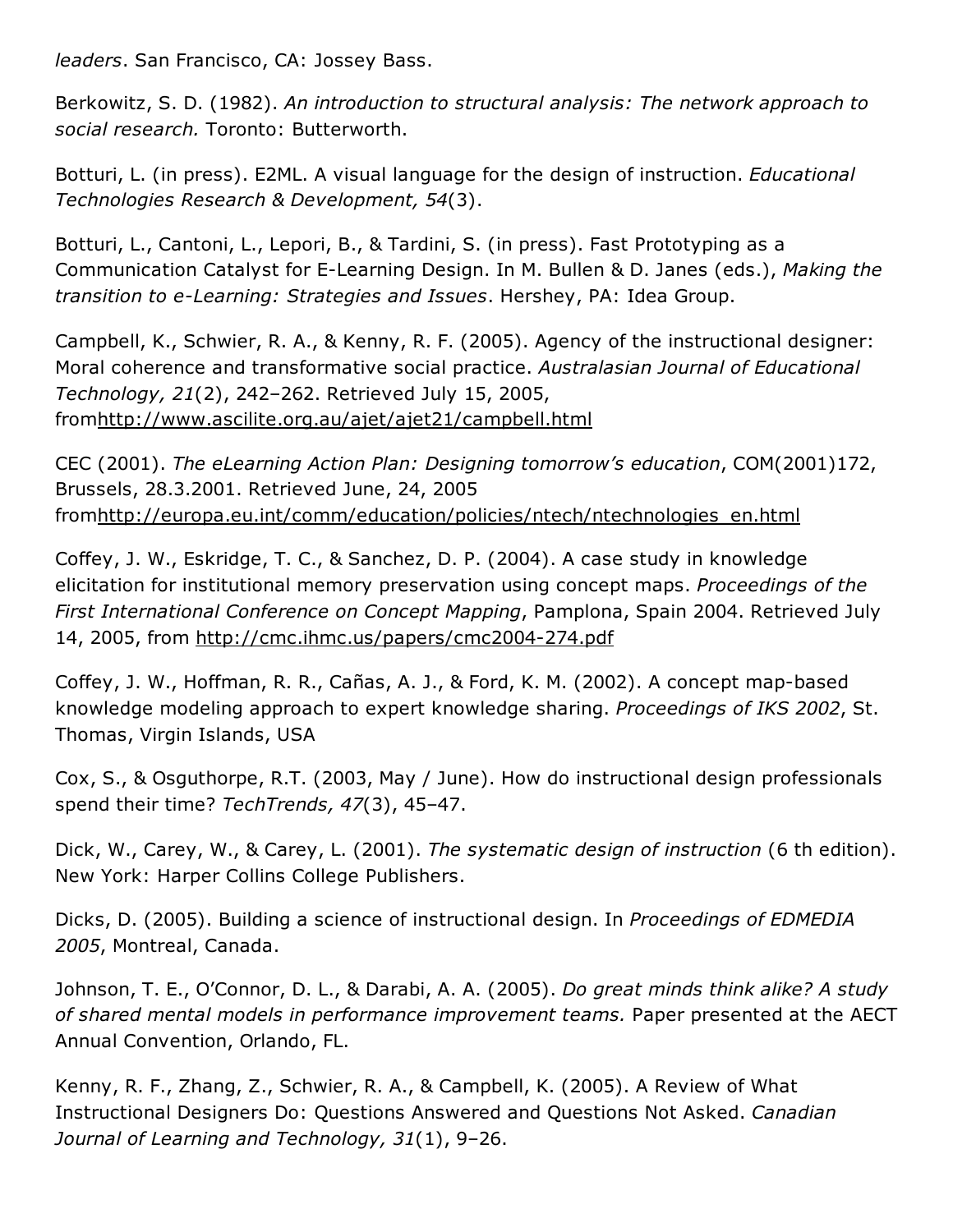Kirkpatrick, D. L. (1998). *Evaluating training programs: the four levels*. San Francisco, CA: Berrett-Koehler Publishers.

Leshin, C. B., Pollock, J., & Reigeluth, C. M. (1992). *Instructional Design Strategies and Tactics.* Englewood Cliffs, NJ: Educational Technology Publications.

Liu, M., Gibby, S., Quiros, O., & Demps, E. (2002). Challenges of being an instructional designer for new media development: A view from the practitioners. *Journal of Educational Multimedia and Hypermedia, 11*(3), 195–219.

Morrison, G. R., Ross, S. M., & Kemp, J. E. (2003). *Designing Effective Instruction* (4 th Ed.)*.*New York: Wiley & Sons.

Novak, J. D., & Gowin, D. B. (1984). *Learning how to learn*. Ithaca, NY: Cornell University Press.

Novak, J. D. (n.d.). *The Theory Underlying Concept Maps and How To Construct Them*. Retrieved July 14, 2005, from <http://cmap.coginst.uwf.edu/info/>

O'Connor, D. L., & Johnson, T. E. (2004). Measuring team cognition: Concept mapping elicitation as a means of constructing team shared mental models in an applied setting. In A. J. Canas, J. D. Novak, & F. M. Gonzalez (Eds.), *Concept Maps: Theory, Methodology, Technology, Vol 1. Proceedings of the First International Conference on Concept Mapping*(pp. 487–493). Pamplona, Spain: Public University of Navarra.

O'Connor, D. L., Johnson, T. E., Khalil, M., Lee, M., & Huang, S. (2004). Team cognition: measuring shared mental models in performance improvement teams. Paper presented at the *AECT Annual Convention*, Chicago, IL.

Richey, R. C., Fields, D. C., & Foxon, M. (2000). *Instructional design competencies: The* standards (3 rd ed.). Syracuse, NY: ERIC Clearing-house on Information & Technology. Retrieved May 12, 2004,

from<http://www.neiu.edu/~dbehrlic/hrd408/ibstipicompetencies.htm>

Rogers, E. M. (1995). *Diffusion of innovations* (4 th ed.). New York: The Free Press

Scott, J. (1991). *Social network analysis: a handbook*. London; Newbury Park, CA: SAGE **Publications** 

SVC (n.d.). Swiss Virtual Campus Program Website. Retrieved December 16, 2005, from http://www.virtualcampus.ch

Trochim, W. M. K. (Ed.). (1989). *Evaluation and Program Planning*, 12 [special issue on concept mapping for planning and evaluation]

Trochim W. M. K., Cook, J. A., & Setze, R. J. (1994). Using Concept Mapping to Develop a Conceptual Framework of Staff's Views of a Supported Employment Program for Persons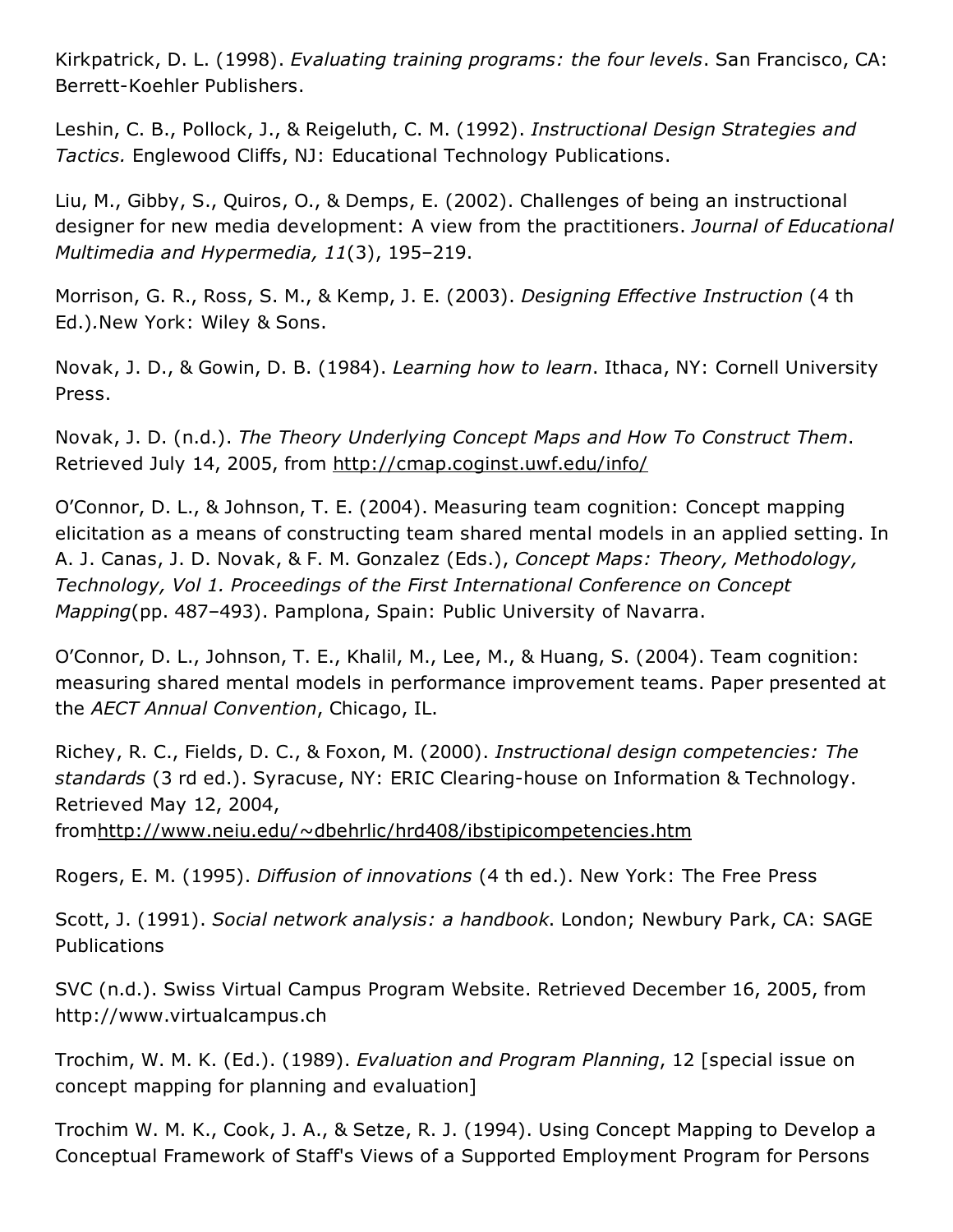with Severe Mental Illness. *Journal of Consulting and Clinical Psychology*, *62*(4), 766–775. Retrieved July 14, 2005,

from<http://www.socialresearchmethods.net/research/ccp/tcands.htm>

Visscher-Voerman, J. I. A. (1999). *Design Approaches in Training and Education: A reconstructive study*. Doctoral dissertation, University of Twente, Enschede, the Netherlands.

Wiley, D.A. (Ed.). (2000a). *Connecting learning objects to instructional design theory: A definition, a metaphor, and a taxonomy*. Retrieved December 16, 2005, from<http://reusability.org/read/chapters/>

Willis, J. (2000, January/February). The maturing of constructivist instructional design: Some basic principles that can guide practice. *Educational Technology, 40*(1), 5–16.

# Appendix

## *Protocol Translation*

The protocol reports the main questions asked / addressed during each interview. According to the specific situation, it happened that some points were discussed before or after where they occur in the list. For the graphic interview, the interviewer provided continuous support in making clear diagrams.

## *Questions*

- 1. Part  $I -$  general information
	- a) [personal data]

b) Did you have previous e-learning experiences as student, tutor, instructor, designer or other?

- c) How long have you had this job?
- d) Do you like it? Why?
- 2. Part II about the project
	- a) In one sentence and with your own words, define the project goal.
	- b) What is the role of your time in the overall project, also with other partners?
	- c) What is your role in the team?
	- d) What are the main strengths, weaknesses, opportunities and threats of the project?
- 3. Part III team communication
	- a) How does the team communicate (are there meetings, discussions, etc.)?
	- b) What documents do you use to communicate?
	- c) Tell me a story of effective communication within the team (e.g., a good meeting).
	- d) Tell me a story of bad communication within the team (e.g., a misunderstanding)
	- e) In general, do you think the team works well together?

## *Graphic interview*

- 1. Sociogram: here is a sheet of paper with the names of all team members on it. The team member that is highlighted is you. Could you please indicate:
	- a) How much of your work is usually done with other team members?
	- b) How much do you communicate with each team member?
	- c) Who has leadership on specific topics/activities?
- 2. Process map: here is a sheet of paper
	- a) Indicate the main phases of the project in a chronological fashion
	- b) If possible, indicate the main dates for the phases
	- c) Do you see the process as linear or recursive, or a mix of the two?
	- d) In general, do you think that the project flow was good?